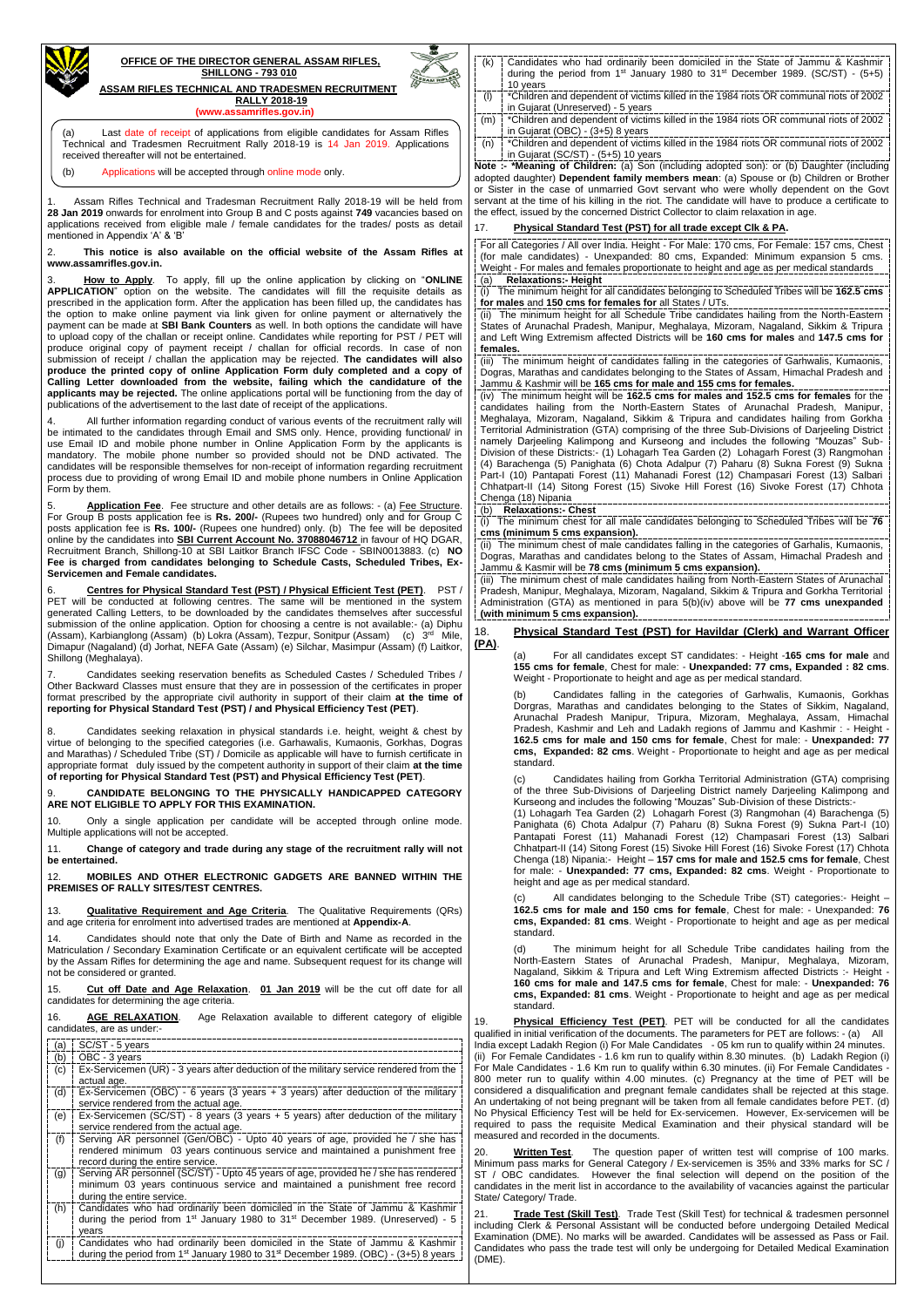2

| 22.<br>Detailed Medical Examination (DME) and Review Medical Examination (RME).                                                                                                                                                                                                                                                                                                                                                     |                                                                                                                                                                                                                                                                                                                                                                                                                                                                                                  |
|-------------------------------------------------------------------------------------------------------------------------------------------------------------------------------------------------------------------------------------------------------------------------------------------------------------------------------------------------------------------------------------------------------------------------------------|--------------------------------------------------------------------------------------------------------------------------------------------------------------------------------------------------------------------------------------------------------------------------------------------------------------------------------------------------------------------------------------------------------------------------------------------------------------------------------------------------|
| Detailed Medical Examination (DME) and Review Medical Examination (RME) will be<br>undergone as per guidelines issued by ADG (Medical) CAPF, NSG & AR dated 20 May 2015.                                                                                                                                                                                                                                                            | 18.<br>Trade - Nursing Assistant (For Male candidates only) Initial Rank – Rifleman,<br>Education Qualification - 10 <sup>th</sup> class pass with English, Mathematics and Science with Biology                                                                                                                                                                                                                                                                                                 |
|                                                                                                                                                                                                                                                                                                                                                                                                                                     | as subjects from a recognised Board. Age Limit - 18-23 Years.                                                                                                                                                                                                                                                                                                                                                                                                                                    |
| 23.<br>Merit List and Call for Training. The candidates who qualify in all respects i.e.<br>Physical Standard Test (PST), Physical Efficiency Test (PET), Written Examination, Trade<br>Test (Skill Test) and Medical Examination Test will be placed in Merit List depending upon the                                                                                                                                              | 19.<br>Trade - Operation Theatre Technician (For Male candidates only), Initial Rank -<br>Warrant Officer, Education Qualification - 10+2 passed with diploma in operation theatre<br>technician from a recognised board or university. Age Limit - 18-23 Years.                                                                                                                                                                                                                                 |
| trade and category wise vacancies allocated to States / UTs. Instructions to join the Training<br>Centre for enrolment will be issued on the basis of Merit List. Please note that merely<br>qualifying in all tests does not guarantee the Final Selection into the Assam Rifles. The Final<br>Selection will only be made on the basis of position of the candidates in Merit List in                                             | Trade - Physio Therapist (For Male candidates only) Initial Rank - Warrant Officer,<br>20.<br>Education Qualification - 10+2 passed with diploma in physio therapist from a recognised board<br>or university. Age Limit - 18-23 Years.                                                                                                                                                                                                                                                          |
| accordance with the availability of vacancies in the respective State / Category / Trade.                                                                                                                                                                                                                                                                                                                                           | 21.                                                                                                                                                                                                                                                                                                                                                                                                                                                                                              |
| Pay Scale. Pay scale and other allowances will be as admissible to the Assam<br>24.<br>Rifles Personnel.                                                                                                                                                                                                                                                                                                                            | Trade - Laboratory Assistant (For Male candidates only), Initial Rank - Rifleman,<br>Education Qualification - 10 <sup>th</sup> class pass with English, Maths, Science and Biology from a<br>recognised Board. Age Limit - 18-23 Years.                                                                                                                                                                                                                                                         |
| 25.<br>Rejection of Applications. In case the information furnished by the candidates in<br>the Application Form is found to be false at any stage of the Recruitment Rally and even at a<br>later stage, the candidature of such candidates will be summarily rejected without any notice.<br>Appropriate action will also be taken against such candidates as per the provisions of law by<br>registering an FIR with the Police. | 22.<br>Trade - Pharmacist (Both Male & Female candidates), Initial Rank - Warrant Officer,<br>Education Qualification - (a) 10+2 or equivalent (b) Degree or Diploma in Pharmacy from any<br>recognized Institution of the Central or a State Government for which for period of training in<br>two years followed by an internship of which the practical training shall not be less than five<br>hundred hours spread over a period of not less than three months: provided that not less than |
| 26.<br>Vacancies are tentative and may increase or decrease. The vacancies so notified are<br>subject to variation and the Department has right to make any changes in the advertisement<br>or cancel it without assigning any reasons.                                                                                                                                                                                             | two hundred and fifty hours are devoted to actual dispensing of prescriptions; (c) Possessing<br>the qualifications under Section 31 and 32 of the Pharmacy Act, 1948 and registered under<br>Section 33 of the said Act. Age Limit - 20-25 Years.                                                                                                                                                                                                                                               |
| 27.<br>Compassionate ground appointment scheme is not applicable in this Rally.                                                                                                                                                                                                                                                                                                                                                     | 23.<br>Trade - X-Ray Assistant (For Male candidates only), Initial Rank - Havildar,<br>Education Qualification - 10+2 pass with diploma in Radiology from a recognised Board or<br>University. Age Limit - 18-23 Years.                                                                                                                                                                                                                                                                          |
| Appendix-'A'.                                                                                                                                                                                                                                                                                                                                                                                                                       | Trade - Veterinary Field Assistant (For Male candidates only), Initial Rank -<br>24.                                                                                                                                                                                                                                                                                                                                                                                                             |
| TRADE/ INITIAL RANK/ EDUCATION QUALIFICATION/ AGE LIMIT                                                                                                                                                                                                                                                                                                                                                                             | Warrant Officer, Education Qualification - 10+2 pass with two years diploma certificate in                                                                                                                                                                                                                                                                                                                                                                                                       |
| Trade - Hindi Translator Gd-II (For Male candidates only), Initial Rank - Naib<br>1.<br>Subedar, Education Qualification (a) Master's Degree of a recognised University in Hindi /<br>English with English Hindi as a compulsory / elective subject or as medium of examination at                                                                                                                                                  | veterinary science from recognized University / Institute with one year experience in Veterinary<br>field. Age Limit - 21-23 Years.                                                                                                                                                                                                                                                                                                                                                              |
| degree level. OR (b) Master's Degree of a recognised University in any subject other than<br>Hindi / English with Hindi and English as compulsory/elective subject or either of the two as                                                                                                                                                                                                                                          | 25.<br>Trade - Female Attendant / Aya (For Female candidates only), Initial Rank -<br>Rifleman, Education Qualification - 10 <sup>th</sup> class pass from a recognised Board. Age Limit - 18-25<br>Years.                                                                                                                                                                                                                                                                                       |
| medium of examination and the other as a compulsory / elective subject at degree level. OR<br>(c) Master's Degree of a recognised University in any subject other than Hindi / English, with<br>Hindi / English medium and English / Hindi as compulsory / elective subjects or as medium of                                                                                                                                        | Trade - Female Safai (For Female candidates only) Initial Rank – Rifleman,<br>26.<br>Education Qualification - 10 <sup>th</sup> class pass from a recognised Board. Age Limit - 18-25 Years.                                                                                                                                                                                                                                                                                                     |
| examination at degree level. OR (d) Bachelor's Degree of a recognised University with Hindi<br>and English as compulsory elective subjects or either of two as medium of examination and                                                                                                                                                                                                                                            | 27.<br>Trade - Cook (For Male candidates only) Initial Rank - Rifleman, Education<br>Qualification - $10th$ class pass from a recognised Board. Age Limit $-18-23$ Years.                                                                                                                                                                                                                                                                                                                        |
| the other as compulsory / elective subject, plus a recognised diploma / certificate course in<br>translation from Hindi to English and vice-versa or two years' experience of translation work<br>from Hindi to English and vice-versa in Central / State Government offices, including a                                                                                                                                           | Trade - Safai (For Male candidates only) Initial Rank - Rifleman, Education<br>28.<br>Qualification - 10th class pass from a recognised Board. Age Limit -18-23 Years.                                                                                                                                                                                                                                                                                                                           |
| Government of India undertaking. Age limit - 21-28 Years.<br>2.<br>Trade - Building & Road (Both Male & Female candidates), Initial Rank - Naib                                                                                                                                                                                                                                                                                     | 29.<br>Trade - Washerman (For Male candidates only), Initial Rank - Rifleman, Education<br>Qualification - $10th$ class pass from a recognised Board. Age Limit – 18-23 Years.                                                                                                                                                                                                                                                                                                                   |
| Subedar, Education Qualification - (a) Matric or equivalent from a recognised Board or<br>Diploma in civil engineering from a recognised institution for Building and<br>University. (b)<br>Road, Age Limit - 18-23 Years.                                                                                                                                                                                                          | 30.<br>Trade - Barber (For Male candidates only) Initial Rank - Rifleman, Education<br>Qualification - 10 <sup>th</sup> class pass from a recognised Board. Age Limit - 18-23 Years.                                                                                                                                                                                                                                                                                                             |
| Trade - Staff Nurse (For Female candidates only), Initial Rank - Naib Subedar,<br>3.<br>Education Qualification - (a) Matriculation or equivalent. (b) Three years diploma in Nursing                                                                                                                                                                                                                                               | 31.<br>Trade - Equipment & Boot Repairer (For Male candidates only), Initial Rank -<br>Rifleman, Education Qualification - $10^{th}$ class pass from a recognised Board. Age Limit - 18-<br>23 Years.                                                                                                                                                                                                                                                                                            |
| from a recognised Council (c) Must have working knowledge of Hindi, Age Limit -18-25 Years.<br>Trade - Clerk (Both Male & Female candidates), Initial Rank - Havildar, Education<br>4.                                                                                                                                                                                                                                              | 32.<br>Trade - Tailor (For Male candidates only) Initial Rank - Rifleman, Education<br>Qualification - 10 <sup>th</sup> class pass from a recognised Board. Age Limit - 18-23 Years.                                                                                                                                                                                                                                                                                                             |
| Qualification - (a) Intermediate or Senior Secondary School Certificate (10+2) examination from<br>recognized Board/University or equivalent. (b) Skill Test Norms on Computer. English typing<br>with minimum speed of 35 words per minute on computer OR Hindi typing with minimum speed                                                                                                                                          | Trade - Carpenter (For Male candidates only), Initial Rank - Rifleman, Education<br>33.<br>Qualification - 10 <sup>th</sup> class pass from a recognised Board. Age Limit - 18-23 Years.                                                                                                                                                                                                                                                                                                         |
| of 30 words per minute on computer (35 w.p.m in English and 30 w.p.m. Hindi corresponding to<br>10500 KDPH in English / 9000 KDPH in Hindi with average of 5 key depressions for each word                                                                                                                                                                                                                                          | Appendix-'B'.                                                                                                                                                                                                                                                                                                                                                                                                                                                                                    |
| on computer). Age Limit - 18-25 Years.                                                                                                                                                                                                                                                                                                                                                                                              | STATE/CATEGORY WISE ALLOTMENT OF VACANCIES ASSAM RIFLES                                                                                                                                                                                                                                                                                                                                                                                                                                          |
| Trade - Personal Assistant (Both Male & Female candidates), Initial Rank - Warrant<br>5.                                                                                                                                                                                                                                                                                                                                            | <b>TECHNICAL &amp; TRADESMEN RECRUITMENT RALLY: 2018-19</b>                                                                                                                                                                                                                                                                                                                                                                                                                                      |
| Officer, Education Qualification - (a) Intermediate or Senior Secondary School Certificate                                                                                                                                                                                                                                                                                                                                          | S/No<br>ST   OBC   GEN   Total<br><b>Trade</b><br>SC                                                                                                                                                                                                                                                                                                                                                                                                                                             |
| (10+2) examination from recognized Board or University or equivalent. (b) Skill Test Norms on                                                                                                                                                                                                                                                                                                                                       | <b>Andaman &amp; Nicober</b><br>1.                                                                                                                                                                                                                                                                                                                                                                                                                                                               |
| Computer:- (i) Dictation. 10 minutes @ 80 words per minute. (ii) Transcription Time. 50                                                                                                                                                                                                                                                                                                                                             | Havildar (Clerk)<br>(a)<br>0<br>0<br>0<br>1                                                                                                                                                                                                                                                                                                                                                                                                                                                      |
| minutes in English or 65 minutes in Hindi on computer, Age Limit 18-25 Years.                                                                                                                                                                                                                                                                                                                                                       | Rifleman (Armourer)<br>$\mathbf 0$<br>$\mathbf{1}$<br>(b)<br>0<br>0<br>-1                                                                                                                                                                                                                                                                                                                                                                                                                        |
| Trade - Electrical Fitter Signal (For Male candidates only), Initial Rank - Rifleman,<br>6.                                                                                                                                                                                                                                                                                                                                         | $\overline{2}$<br>$\mathbf{2}$<br><b>Total</b><br>$\bf{0}$<br>0                                                                                                                                                                                                                                                                                                                                                                                                                                  |
| Education Qualification - $10th$ class pass with Science, Math and English as subjects from a<br>recognised Board., Age Limit - 18-23 Years.                                                                                                                                                                                                                                                                                        | 2.<br><b>Andhra Pradesh</b>                                                                                                                                                                                                                                                                                                                                                                                                                                                                      |
|                                                                                                                                                                                                                                                                                                                                                                                                                                     | Havildar (Clerk)<br>$\overline{2}$<br>$\overline{2}$<br>-7<br>12<br>(a)                                                                                                                                                                                                                                                                                                                                                                                                                          |
| Trade - Lineman Field (For Male candidates only), Initial Rank - Rifleman,<br>7.<br>Education Qualification - 10 <sup>th</sup> class pass from a recognised Board with Industrial Training                                                                                                                                                                                                                                          | Warrant Officer (Personal Assistant)<br>0<br>0<br>0<br>-1<br>$\mathbf{1}$<br>(b)<br>Naib Subedar (Hindi Translator Grade-II)<br>$\mathbf{1}$<br>(c)<br>0<br>0<br>0                                                                                                                                                                                                                                                                                                                               |
| Institute certificate in Electrician trade from a recognised Institute. Age Limit - 18-23 Years.                                                                                                                                                                                                                                                                                                                                    | $\overline{2}$<br>2<br>(d)<br>Rifleman (Electrical Fitter Signal)<br>0<br>0<br>0                                                                                                                                                                                                                                                                                                                                                                                                                 |
|                                                                                                                                                                                                                                                                                                                                                                                                                                     | 3<br>Warrant Officer (Radio Mechanic)<br>0<br>$\overline{1}$<br>-1<br>(e)                                                                                                                                                                                                                                                                                                                                                                                                                        |
| Trade - Radio Mechanic (For Male candidates only), Initial Rank - Warrant Officer,<br>8.<br>Education Qualification - (a) 10 <sup>th</sup> from a recognised board with diploma in Radio and Television                                                                                                                                                                                                                             | Rifleman (Upholster)<br>$\mathbf 0$<br>0<br>$\overline{1}$<br>$\overline{1}$<br>0<br>(f)                                                                                                                                                                                                                                                                                                                                                                                                         |
| Technology or Electronics or Telecommunications or Computer or Electrical or Mechanical                                                                                                                                                                                                                                                                                                                                             | Naib Subedar (Building & Road)<br>0<br>0<br>$\mathbf{1}$<br>0<br>-1<br>(q)                                                                                                                                                                                                                                                                                                                                                                                                                       |
| Engineering or Domestic appliances from any institution recognised by the Central Government                                                                                                                                                                                                                                                                                                                                        | (h)<br>Rifleman (Electrician)<br>$\mathbf{1}$<br>0<br>0<br>0                                                                                                                                                                                                                                                                                                                                                                                                                                     |
| or the State Government. OR (b) 12th Standard or Intermediate or equivalent with aggregate                                                                                                                                                                                                                                                                                                                                          | <b>Rifleman (Nursing Assistant)</b><br>2<br>2<br>$\Omega$<br>0<br>0                                                                                                                                                                                                                                                                                                                                                                                                                              |

or the State Government. OR (b) 12th Standard or Intermediate or equivalent with aggregate marks of fifty percent with Physics, Chemistry and Mathematics from a recognised Board or University or Institution, Age Limit - 18-23 Years.

9. **Trade - Armourer** (For Male candidates only), Initial Rank - Rifleman, Education Qualification - 10<sup>th</sup> class pass from a recognised Board, Age Limit - 18-23 Years.

Rifleman, Education Qualification - 10<sup>th</sup> class passed from a recognized Board with Industrial Training Institute certificate in Motor Mechanic from a recognized Institute, Age Limit – 18-23 Years.

16. **Trade - Blacksmith** (For Male candidates only) Initial Rank – Rifleman, Education Qualification - 10<sup>th</sup> class pass from a recognised Board. Age Limit - 18-23 Years.

10. **Trade - Vehicle Mechanic** (For Male candidates only), Initial Rank - Rifleman, Education Qualification - 10<sup>th</sup> class passed from a recognized Board with Diploma / Industrial Training Institute certificate from recognised Institution, Age Limit – 18-23 Years.

(k) Naib Subedar (Staff Nurse) 0 0 0 1 1 (I) Warrant Officer (Pharmacist) 0 0 0 1 1 1 1 (m) Havildar (X-Ray) Assistant) 0 0 1 1 2  $(m)$  Havildar  $(X-Ray)$  Assistant $($ (n) Rifleman (Female Safai) | 0 0 0 1 1 1 (o) Rifleman (Cook) (0 0 0 2 2 (p) Rifleman (Male Safai) | 1 | 0 | 0 | 1 (q) Rifleman (Washermen) 0 1 0 0 1 (r) Rifleman (Barber) 2 0 0 1 3 (s) Rifleman (Equipment & Boot Repairer) 0 0 0 2 2

11. **Trade - Electrician Mechanic Vehicle** (For Male candidates only), Initial Rank -

12. **Trade - Engineer Artificer** (For Male candidates only), Initial Rank - Rifleman, Education Qualification - 10<sup>th</sup> class pass from a recognised Board with Industrial Training certificate in Automobile Engineering trade from a recognised Institute, Age Limit - 18-23 Years.

13. **Trade - Surveyor** (For Male candidates only), Initial Rank - Havildar, Education Qualification -  $10<sup>th</sup>$  class pass from a recognised Board and Industrial Training Institute certificate in Surveyor trade from a recognised Institute. Age Limit - 20-28 Years.

14. **Trade - Upholster** (For Male candidates only), Initial Rank - Rifleman, Education Qualification - 10<sup>th</sup> class pass from a recognised Board and Industrial Training Institute certificate in Upholster from a recognised institute. Age Limit - 18-23 Years.

15. **Trade** - **Electrician** (For Male candidates only) Initial Rank – Rifleman, Education Qualification -  $10<sup>th</sup>$  pass and possess Industrial Training Institute certificate in the grade. Age Limit - 18-23 Years.

17. **Trade - Plumber** (For Male candidates only), Initial Rank – Rifleman, Education Qualification - 10<sup>th</sup> class pass from a recognised Board with Industrial Training Institute certificate in Plumber trade from a recognised Institute. Age Limit - 18-23 Years.

| (t) | Rifleman (Tailor)                        | $\Omega$ | 0              | 0        |                | 1              |
|-----|------------------------------------------|----------|----------------|----------|----------------|----------------|
| (u) | Rifleman (Carpenter)                     | $\Omega$ | $\Omega$       | 0        | 1              | 1              |
|     | Total                                    | 6        | $\overline{2}$ | 6        | 26             | 40             |
| 3.  | <b>Arunachal Pradesh</b>                 |          |                |          |                |                |
| (a) | Havildar (Clerk)                         | $\Omega$ | 3              | 0        | 3              | 6              |
| (b) | Warrant Officer (Personal Assistant)     | $\Omega$ | $\Omega$       | $\Omega$ | 1              | 1              |
| (c) | Naib Subedar (Hindi Translator Grade-II) | $\Omega$ | $\Omega$       | $\Omega$ | 1              | 1              |
| (d  | Rifleman (Lineman Field)                 | $\Omega$ | $\Omega$       | $\Omega$ | 1              | 1              |
| (e) | Warrant Officer (Radio Mechanic)         | $\Omega$ | 1              | $\Omega$ | $\Omega$       | 1              |
| (f) | Rifleman (Vehicle Mechanic)              | $\Omega$ | 1              | $\Omega$ | $\Omega$       | 1              |
| (g) | Rifleman (Nursing Assistant)             | $\Omega$ | $\Omega$       | $\Omega$ |                | 1              |
| (h) | Naib Subedar (Staff Nurse)               | $\Omega$ | $\Omega$       | $\Omega$ | 1              | 1              |
| (i) | Havildar (X-Ray) Assistant)              | $\Omega$ | $\Omega$       | 0        | 1              | 1              |
| (k) | Rifleman (Cook)                          | $\Omega$ | 1              | $\Omega$ | 1              | $\overline{2}$ |
| (1) | Rifleman (Male Safai)                    | 0        | $\Omega$       | $\Omega$ | $\overline{2}$ | $\overline{2}$ |
| (m) | Rifleman (Washermen)                     | $\Omega$ | 1              | $\Omega$ | $\Omega$       | 1              |
| (n) | Rifleman (Carpenter)                     | 0        | $\Omega$       | 0        | 1              | 1              |
|     | Total                                    | $\bf{0}$ | 7              | 0        | 13             | 20             |
| 4.  | Assam                                    |          |                |          |                |                |
| (a) | Havildar (Clerk)                         | 1        | 1              | 2        | 4              | 8              |
| (b) | Naib Subedar (Hindi Translator Grade-II) | $\Omega$ | $\Omega$       | $\Omega$ | 1              | 1              |
| (c) | Rifleman (Electrical Fitter Signal)      | $\Omega$ | $\Omega$       | $\Omega$ | 1              | 1              |
| (d) | Warrant Officer (Radio Mechanic)         | 0        | 0              | 1        | 3              | 4              |
|     |                                          |          |                |          |                |                |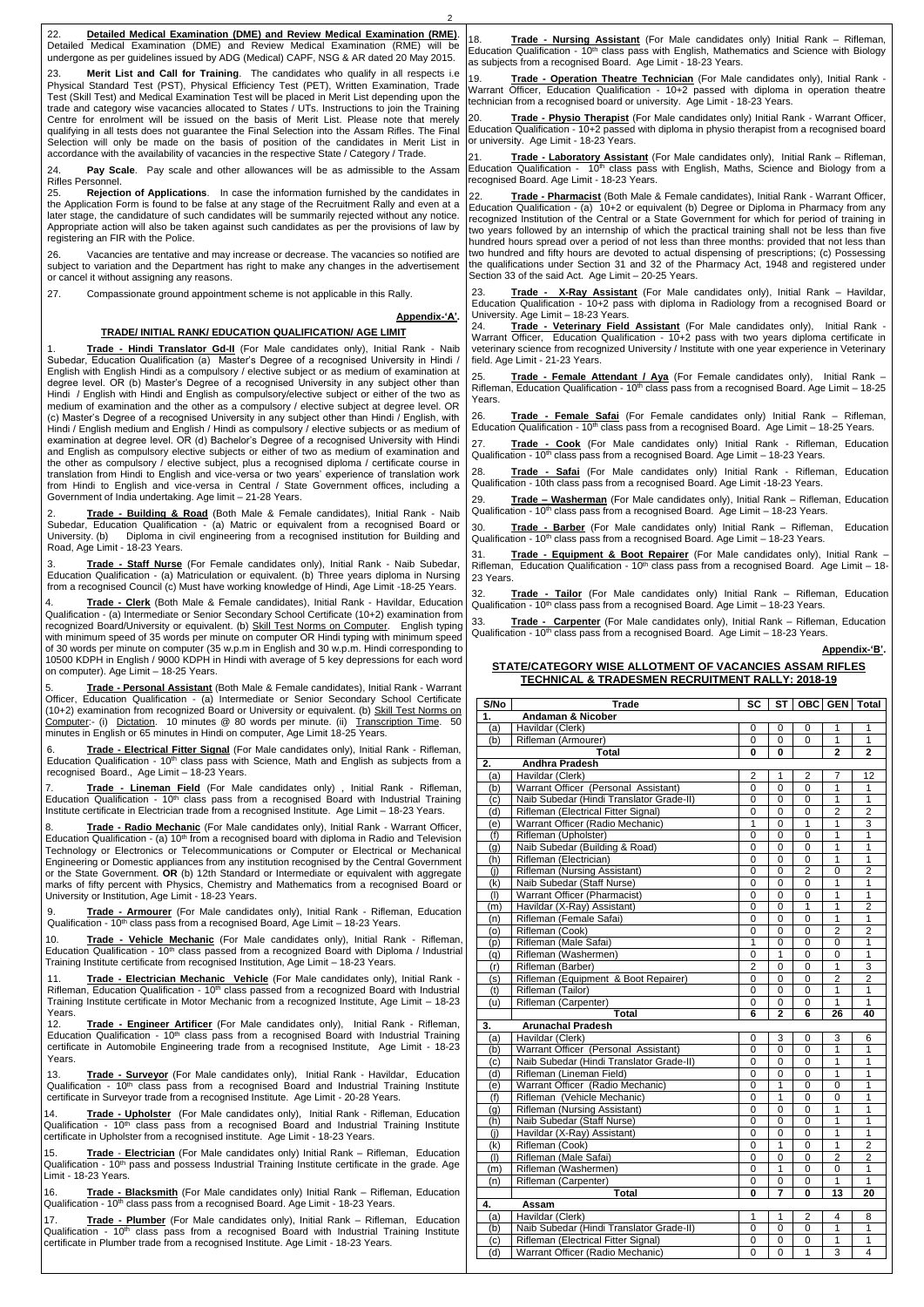| S/No       | <b>Trade</b>                                                                     | <b>SC</b>        | <b>ST</b>         |                          | <b>OBC GEN</b>                 | Total                        |
|------------|----------------------------------------------------------------------------------|------------------|-------------------|--------------------------|--------------------------------|------------------------------|
| 4.<br>(e)  | Assam<br>Rifleman (Upholster)                                                    | 0                | 1                 | 0                        | 0                              | 1                            |
| (f)        | Rifleman (Nursing Assistant)                                                     | 0                | 0                 | 0                        | $\overline{c}$                 | $\overline{c}$               |
| (g)<br>(h) | Havildar (X-Ray) Assistant)<br>Rifleman (Female Attendant / Aya)                 | 0<br>0           | 0<br>0            | 1<br>0                   | 1<br>1                         | $\overline{c}$<br>1          |
| (i)        | Rifleman (Cook)                                                                  | $\mathbf 0$      | 0                 | $\overline{2}$           | $\mathbf 0$                    | $\overline{2}$               |
| (k)        | Rifleman (Male Safai)                                                            | $\mathbf 0$      | $\pmb{0}$         | $\mathbf{1}$             | $\mathbf 0$                    | 1                            |
| (1)<br>(m) | Rifleman (Barber)<br>Rifleman (Equipment & Boot Repairer)                        | 0<br>0           | $\mathbf{1}$<br>0 | 0<br>0                   | 0<br>1                         | $\mathbf 1$<br>$\mathbf{1}$  |
|            | <b>Total</b>                                                                     | 1                | 3                 | 7                        | 14                             | 25                           |
| 5.<br>(a)  | Bihar.<br>Havildar (Clerk)                                                       | 2                | 1                 | 4                        | 8                              | 15                           |
| (b)        | Naib Subedar (Hindi Translator Grade-II)                                         | $\pmb{0}$        | 0                 | $\mathbf{1}$             | $\mathbf{1}$                   | $\overline{c}$               |
| (c)<br>(d) | Rifleman (Electrical Fitter Signal)<br>Warrant Officer (Radio Mechanic)          | 0<br>1           | 0<br>0            | 0<br>0                   | 1<br>$\overline{2}$            | 1<br>3                       |
| (e)        | Rifleman (Electrician Mechanic Vehicle)                                          | 0                | 0                 | 1                        | 0                              | 1                            |
| (f)        | Rifleman (Upholster)                                                             | 1                | $\mathbf 0$       | $\mathbf 0$              | $\mathbf 0$                    | 1                            |
| (g)<br>(h) | Rifleman (Vehicle Mechanic)<br>Rifleman (Engineer Artificer)                     | $\mathbf 0$<br>0 | 0<br>0            | 0<br>0                   | 1<br>1                         | 1<br>1                       |
| (i)        | Rifleman (Plumber)                                                               | 0                | 0                 | 1                        | 1                              | $\overline{c}$               |
| (k)<br>(1) | Rifleman (Blacksmith)<br>Rifleman (Nursing Assistant)                            | 0<br>1           | 0<br>0            | 0<br>$\mathbf{1}$        | 1<br>1                         | 1<br>3                       |
| (m)        | Naib Subedar (Staff Nurse)                                                       | 1                | 0                 | 1                        | 1                              | 3                            |
| (n)<br>(o) | Warrant Officer (Operation Theater Technician)<br>Warrant Officer (Pharmacist)   | 0<br>1           | 0<br>0            | 0<br>0                   | $\mathbf{1}$<br>2              | 1<br>3                       |
| (p)        | Havildar (X-Ray) Assistant)                                                      | 1                | 0                 | $\mathbf{1}$             | $\overline{2}$                 | $\overline{\mathbf{4}}$      |
| (q)        | Warrant Officer (Veterinary Field Assistant)                                     | $\mathbf 0$      | 0                 | 0                        | 1                              | $\mathbf{1}$                 |
| (r)<br>(s) | Rifleman (Female Attendant / Aya)<br>Rifleman (Cook)                             | $\mathbf 0$<br>1 | $\mathbf 0$<br>0  | $\pmb{0}$<br>$\mathbf 1$ | 1<br>$\overline{c}$            | $\overline{1}$<br>4          |
| (t)        | Rifleman (Male Safai)                                                            | 0                | 0                 | 0                        | $\overline{2}$                 | $\overline{2}$               |
| (u)<br>(v) | Rifleman (Barber)<br>Rifleman (Equipment & Boot Repairer)                        | 0<br>0           | 0<br>0            | $\overline{2}$<br>1      | 0<br>0                         | $\overline{2}$<br>1          |
| (w)        | Rifleman (Tailor)                                                                | 1                | 0                 | 0                        | 0                              | 1                            |
| (x)        | Rfn (Carpenter)<br><b>Total</b>                                                  | 0<br>10          | 0<br>1            | $\mathbf 0$<br>14        | $\mathbf{1}$<br>30             | $\mathbf{1}$<br>55           |
| 6.         | Chandigarh.                                                                      |                  |                   |                          |                                |                              |
| (a)        | Havildar (Clerk)                                                                 | 0                | 0                 | 0                        | 1                              | 1                            |
| 7.         | Total<br>Chhattishgarh.                                                          | $\bf{0}$         | 0                 | 0                        | 1                              | 1                            |
| (a)        | Havildar (Clerk)                                                                 | 1                | 2                 | 0                        | 5                              | 8                            |
| (b)<br>(c) | Warrant Officer (Personal Assistant)<br>Naib Subedar (Hindi Translator Grade-II) | 0<br>0           | 0<br>0            | 0<br>0                   | 1<br>1                         | 1<br>1                       |
| (d)        | Rifleman (Lineman Field)                                                         | $\mathbf 0$      | 0                 | 0                        | 1                              | 1                            |
| (e)        | Rifleman (Armourer)<br>Rifleman (Vehicle Mechanic)                               | 0                | 0<br>1            | 0                        | 1                              | 1                            |
| (f)<br>(g) | Rifleman (Nursing Assistant)                                                     | 0<br>0           | 0                 | 0<br>0                   | 0<br>2                         | 1<br>$\overline{c}$          |
| (h)        | Naib Subedar (Staff Nurse)                                                       | $\mathbf 0$      | 0                 | 0                        | 1                              | 1                            |
| (i)<br>(k) | Warrant Officer (Pharmacist)<br>Havildar (X-Ray) Assistant)                      | 0<br>$\mathbf 0$ | 0<br>0            | 0<br>0                   | 1<br>1                         | 1<br>1                       |
| (1)        | Rifleman (Female Safai)                                                          | 0                | 0                 | 0                        | $\mathbf{1}$                   | 1                            |
| (m)        | Rifleman (Cook)                                                                  | 0                | 1                 | 0                        | 0                              | 1                            |
| (n)<br>(o) | Rifleman (Male Safai)<br>Rifleman (Barber)                                       | 0<br>0           | 0<br>0            | 0<br>0                   | 1<br>1                         | 1<br>1                       |
|            | <b>Total</b>                                                                     | 1                | 4                 | 0                        | 17                             | 22                           |
| 8.<br>(a)  | Dadar and Havely.<br>Havildar (Clerk)                                            | 0                | 0                 | 0                        | 1                              | 1                            |
| (b)        | Rifleman (Armourer)                                                              | 0                | 0                 | 0                        | 1                              | 1                            |
| 9.         | <b>Total</b><br>Delhi.                                                           | 0                | 0                 | 0                        | $\overline{2}$                 | $\overline{2}$               |
| (a)        | Havildar (Clerk)                                                                 | 0                | 0                 | 1                        | 2                              | 3                            |
| (b)        | Naib Subedar (Hindi Translator Grade-II)<br>Total                                | 0<br>0           | 0                 | 0                        |                                | 1                            |
| 10.        | Daman & Diu.                                                                     |                  |                   |                          | 1                              |                              |
| (a)        |                                                                                  |                  | 0                 | 1                        | 3                              | 4                            |
|            | Havildar (Clerk)                                                                 | 0                | 0                 | 0                        | 1                              | 1                            |
| (b)        | Rifleman (Cook)<br><b>Total</b>                                                  | 0<br>0           | 0<br>0            | 0<br>0                   | $\mathbf{1}$<br>$\overline{2}$ | $\mathbf{1}$<br>$\mathbf{2}$ |
| 11.        | Goa.                                                                             |                  |                   |                          |                                |                              |
| (a)        | Havildar (Clerk)                                                                 | 0<br>0           | 0<br>0            | 0<br>0                   | 1<br>1                         | 1<br>$\mathbf{1}$            |
| (b)        | Rifleman (Washermen)<br><b>Total</b>                                             | $\mathbf 0$      | 0                 | $\bf{0}$                 | $\overline{2}$                 | $\overline{2}$               |
| 12.        | Gujarat.                                                                         | 0                | 1                 |                          |                                | 7                            |
| (a)<br>(b) | Havildar (Clerk)<br>Warrant Officer (Personal Assistant)                         | 0                | 0                 | 3<br>0                   | 3<br>1                         | 1                            |
| (c)        | Naib Subedar (Hindi Translator Grade-II)                                         | $\mathbf 0$      | 0                 | 0                        | 1                              | 1                            |
| (d)<br>(e) | Rifleman (Lineman Field)<br>Warrant Officer (Radio Mechanic)                     | 0<br>1           | 0<br>0            | $\mathbf{1}$<br>0        | $\mathbf{1}$<br>$\mathbf 0$    | $\overline{c}$<br>1          |
| (f)        | Rifleman (Upholster)                                                             | 0                | 1                 | 0                        | 0                              | 1                            |
| (g)        | Rifleman (Nursing Assistant)                                                     | 0<br>0           | 0<br>0            | 0<br>0                   | 2<br>1                         | $\overline{c}$<br>1          |
| (h)<br>(i) | Naib Subedar (Staff Nurse)<br>Rifleman (Laboratory Assistant)                    | 0                | 0                 | 1                        | 0                              | 1                            |
| (k)        | <b>Warrant Officer (Pharmacist)</b>                                              | 0                | 0                 | 0                        | $\mathbf{1}$                   | 1                            |
| (1)<br>(m) | Rifleman (Female Safai)<br>Rifleman (Cook)                                       | 0<br>$\mathbf 0$ | 0<br>1            | 0<br>$\overline{c}$      | 1<br>4                         | 1<br>7                       |
| (n)        | Rifleman (Male Safai)                                                            | 0                | 0                 | $\overline{c}$           | 0                              | 2                            |
| (o)<br>(p) | Rifleman (Barber)<br>Rifleman (Tailor)                                           | 0<br>0           | 0<br>0            | $\mathbf{1}$<br>0        | $\overline{2}$<br>1            | 3<br>$\mathbf{1}$            |
|            | <b>Total</b>                                                                     | 1                | 3                 | 10                       | 18                             | 32                           |
| 13.<br>(a) | Haryana.                                                                         | 0                | 0                 | 0                        | $\overline{2}$                 | 2                            |
| (b)        | Havildar (Clerk)<br>Naib Subedar (Hindi Translator Grade-II)                     | 0                | 0                 | 0                        | 1                              | 1                            |
| (c)        | Rifleman (Vehicle Mechanic)                                                      | 0                | 0                 | 1                        | 0                              | $\mathbf{1}$                 |
| (d)        | Rifleman (Blacksmith)<br><b>Total</b>                                            | 1<br>1           | 0<br>0            | 0<br>1                   | 0<br>3                         | 1<br>5                       |
| 14.        | <b>Himachal Pradesh.</b>                                                         |                  |                   |                          |                                |                              |
| (a)        | Havildar (Clerk)<br>Rifleman (Armourer)                                          | 0<br>0           | 0<br>0            | 0<br>0                   | 1<br>$\mathbf{1}$              | 1<br>1                       |
| (b)        | <b>Total</b>                                                                     | 0                | 0                 | 0                        | $\mathbf{2}$                   | 2                            |
| 15.        | Jammu & Kashmir.                                                                 |                  |                   | 1                        |                                | 4                            |
| (a)<br>(b) | Havildar (Clerk)<br>Rifleman (Lineman Field)                                     | 0<br>0           | 1<br>0            | 0                        | 2<br>1                         | 1                            |
| (c)<br>(d) | Rifleman (Blacksmith)<br>Rifleman (Nursing Assistant)                            | 0<br>0           | 0<br>0            | 0<br>0                   | 1<br>1                         | 1<br>1                       |

| S/No<br>15. | Trade<br>Jammu & Kashmir.                                                       | SC                  | ST                  | <b>OBC</b>                    | <b>GEN</b>                       | <b>Total</b>         |
|-------------|---------------------------------------------------------------------------------|---------------------|---------------------|-------------------------------|----------------------------------|----------------------|
| (e)         | Warrant Officer (Pharmacist)                                                    | 0                   | 0                   | 0                             | 1                                | 1                    |
| (f)<br>(g)  | Havildar (X-Ray) Assistant)<br>Rifleman (Cook)                                  | $\mathbf 0$<br>0    | 0<br>0              | 0<br>$\mathbf{1}$             | 1<br>0                           | 1<br>1               |
| (h)         | Rifleman (Washermen)                                                            | $\mathbf 0$         | 0                   | $\mathbf{1}$                  | 0                                | 1                    |
| 16.         | <b>Total</b><br>Jharkhand.                                                      | 0                   | 1                   | 3                             | 7                                | 11                   |
| (a)         | Havildar (Clerk)                                                                | 1                   | $\overline{4}$      | 1                             | $\overline{4}$                   | 10                   |
| (b)<br>(c)  | Naib Subedar (Hindi Translator Grade-II)<br>Rifleman (Electrical Fitter Signal) | 0<br>0              | 0<br>0              | 0<br>$\mathbf 0$              | 1<br>1                           | 1<br>1               |
| (d)         | Warrant Officer (Radio Mechanic)                                                | 0                   | 0                   | 0                             | $\overline{2}$                   | 2                    |
| (e)<br>(f)  | Rifleman (Upholster)<br>Rifleman (Electrician)                                  | 1<br>0              | 0<br>0              | $\mathbf 0$<br>0              | 0<br>$\mathbf{1}$                | 1<br>1               |
| (g)         | Rifleman (Plumber)                                                              | 0                   | 0                   | 0                             | 1                                | 1                    |
| (h)<br>(i)  | Rifleman (Nursing Assistant)<br>Naib Subedar (Staff Nurse)                      | 0<br>$\overline{0}$ | 0<br>0              | 0<br>0                        | 1<br>$\mathbf{1}$                | 1<br>1               |
| (k)         | Warrant Officer (Pharmacist)                                                    | 0                   | 0                   | 0                             | 1                                | 1                    |
| (1)         | Havildar (X-Ray) Assistant)<br>Rifleman (Cook)                                  | 0                   | 0<br>$\mathbf{1}$   | $\mathbf 0$                   | $\overline{1}$<br>$\overline{c}$ | 1                    |
| (m)<br>(n)  | Rifleman (Male Safai)                                                           | 1<br>0              | 0                   | 0<br>1                        | 0                                | 4<br>1               |
| (0)         | Rifleman (Barber)                                                               | $\Omega$            | $\mathbf{1}$        | 0                             | $\mathbf{1}$                     | $\overline{2}$       |
| (p)         | Rifleman (Equipment & Boot Repairer)<br>Total                                   | 0<br>3              | $\overline{c}$<br>8 | 0<br>$\overline{2}$           | 1<br>18                          | 3<br>31              |
| 17.         | Karnataka.                                                                      |                     |                     |                               |                                  |                      |
| (a)<br>(b)  | Havildar (Clerk)<br>Warrant Officer (Personal Assistant)                        | 1<br>0              | 0<br>0              | 3<br>0                        | 4<br>$\mathbf{1}$                | 8<br>1               |
| (c)         | Naib Subedar (Hindi Translator Grade-II)                                        | 0                   | 0                   | 0                             | 1                                | 1                    |
| (d)         | Warrant Officer (Radio Mechanic)<br>Rifleman (Armourer)                         | 0<br>$\mathbf 0$    | 0<br>0              | 0<br>$\overline{1}$           | $\overline{c}$<br>0              | $\overline{c}$<br>1  |
| (e)<br>(f)  | Rifleman (Electrician Mechanic Vehicle)                                         | 0                   | $\mathbf{1}$        | 0                             | 0                                | 1                    |
| (g)         | Rifleman (Plumber)                                                              | 0                   | 0                   | $\mathbf 0$                   | 1                                | 1                    |
| (h)<br>(i)  | Rifleman (Nursing Assistant)<br>Naib Subedar (Staff Nurse)                      | 0<br>$\Omega$       | 0<br>0              | 0<br>$\mathbf 0$              | 1<br>$\mathbf{1}$                | 1<br>1               |
| (k)         | Warrant Officer (Pharmacist)                                                    | 0                   | 0                   | 0                             | $\mathbf{1}$                     | 1                    |
| (1)<br>(m)  | Havildar (X-Ray) Assistant)<br>Rifleman (Cook)                                  | 0<br>0              | 0<br>0              | 0<br>1                        | 1<br>0                           | 1<br>1               |
| (n)         | Rifleman (Male Safai)                                                           | 1                   | 0                   | 0                             | 0                                | 1                    |
| (o)         | Rifleman (Barber)                                                               | 0                   | 0                   | 0                             | $\mathbf{1}$<br>$\overline{2}$   | 1                    |
| (p)         | Rifleman (Tailor)<br>Total                                                      | 0<br>$\overline{2}$ | 0<br>1              | $\mathbf 0$<br>$\overline{5}$ | 16                               | $\overline{c}$<br>24 |
| 18.         | Kerala.                                                                         |                     |                     |                               |                                  |                      |
| (a)<br>(b)  | Havildar (Clerk)<br>Warrant Officer (Personal Assistant)                        | 1<br>0              | 0<br>0              | 2<br>0                        | 3<br>1                           | 6<br>1               |
| (c)         | Rifleman (Lineman Field)                                                        | 0                   | 0                   | $\mathbf{1}$                  | 0                                | 1                    |
| (d)         | Warrant Officer (Radio Mechanic)                                                | 0                   | 0                   | 0                             | $\mathbf{1}$                     | 1                    |
| (e)         | Rifleman (Electrician Mechanic Vehicle)<br>Rifleman (Nursing Assistant)         | $\mathbf 0$         | 0                   | 0                             | $\mathbf{1}$                     | 1                    |
| (f)<br>(g)  | Warrant Officer (Pharmacist)                                                    | 0<br>0              | 0<br>0              | 0<br>0                        | $\mathbf{1}$<br>$\mathbf{1}$     | 1<br>1               |
| (h)         | Havildar (X-Ray) Assistant)                                                     | $\mathbf 0$         | 0                   | 1                             | $\mathbf{1}$                     | 2                    |
| (i)         | Rifleman (Cook)                                                                 | 0                   | 0                   | 1                             | 0                                | $\mathbf{1}$         |
| (k)<br>(1)  | Rifleman (Male Safai)<br>Rifleman (Washermen)                                   | 1<br>0              | 0<br>0              | 0<br>0                        | 2<br>1                           | 3<br>1               |
| (m)         | Rifleman (Barber)                                                               | 0                   | 0                   | 0                             | 1                                | 1                    |
| (n)         | Rifleman (Tailor)                                                               | 0                   | 0                   | 1                             | 0                                | 1                    |
| 19.         | <b>Total</b><br>Lakshadweep.                                                    | 2                   | 0                   | 6                             | 13                               | 21                   |
| (a)         | Havildar (Clerk)                                                                | 0                   | 0                   | 0                             | 1                                | 1                    |
| (b)         | Rifleman (Cook)<br><b>Total</b>                                                 | 0<br>0              | 0<br>0              | 0<br>0                        | 1<br>$\mathbf 2$                 | 1<br>$\mathbf{2}$    |
| 20.         | Madhya Pradesh.                                                                 |                     |                     |                               |                                  |                      |
| (a)<br>(b)  | Havildar (Clerk)<br>Warrant Officer (Personal Assistant)                        | 1<br>0              | 3<br>0              | 1<br>0                        | 3<br>$\mathbf{1}$                | 8<br>1               |
| (c)         | Naib Subedar (Hindi Translator Grade-II)                                        | $\mathbf 0$         | 0                   | 0                             | 1                                | 1                    |
| (d)         | Rifleman (Electrical Fitter Signal)                                             | 0                   | 0                   | 0                             | 1                                | 1                    |
| (e)<br>(f)  | Warrant Officer (Radio Mechanic)<br>Naib Subedar (Building & Road)              | 0<br>0              | $\mathbf{1}$<br>0   | 0<br>0                        | $\overline{\mathbf{c}}$<br>1     | 3<br>1               |
| (g)         | Rifleman (Engineer Artificer)                                                   | 0                   | $\mathbf{1}$        | 0                             | $\mathbf 0$                      | 1                    |
| (h)<br>(i)  | Rifleman (Nursing Assistant)<br>Naib Subedar (Staff Nurse)                      | 0<br>0              | 0<br>0              | 0<br>0                        | $\mathbf{1}$<br>1                | 1<br>1               |
| (k)         | Havildar (X-Ray) Assistant)                                                     | 0                   | 1                   | 0                             | 0                                | 1                    |
| (1)         | Rifleman (Female Safai)<br>Rifleman (Cook)                                      | 0<br>1              | 0<br>0              | 1<br>0                        | 0<br>0                           | 1<br>1               |
| (m)<br>(n)  | Rifleman (Male Safai)                                                           | 0                   | 0                   | 0                             | $\mathbf{1}$                     | 1                    |
| (o)         | Rifleman (Barber)                                                               | 0                   | $\mathbf{1}$        | 0                             | 0                                | 1                    |
| (p)<br>(q)  | Rifleman (Equipment & Boot Repairer)<br>Rifleman (Tailor)                       | 0<br>0              | 0<br>0              | 0<br>$\overline{1}$           | 1<br>$\mathbf{1}$                | 1<br>$\overline{2}$  |
|             | <b>Total</b>                                                                    | $\mathbf{2}$        | 7                   | 3                             | 14                               | 26                   |
| 21.<br>(a)  | Maharastra.<br>Havildar (Clerk)                                                 | 1                   | 1                   | 3                             | 7                                | 12                   |
| (b)         | Warrant Officer (Personal Assistant)                                            | 1                   | $\,0\,$             | 1                             | $\mathbf{1}$                     | 3                    |
| (c)         | Rifleman (Electrical Fitter Signal)                                             | 0                   | 1                   | 0                             | 0                                | 1                    |
| (d)         | Warrant Officer (Radio Mechanic)<br>Rifleman (Upholster)                        | 0                   | 0                   | 0                             | 1                                | 1                    |
| (e)<br>(f)  | Rifleman (Vehicle Mechanic)                                                     | 0<br>$\mathbf{1}$   | 0<br>0              | 0<br>0                        | 1<br>0                           | 1<br>1               |
| (g)         | Rifleman (Nursing Assistant)                                                    | 0                   | 0                   | 0                             | $\overline{c}$                   | $\overline{c}$       |
| (h)         | Naib Subedar (Staff Nurse)                                                      | 0                   | 0                   | 1                             | 1                                | $\overline{c}$       |
| (i)<br>(k)  | Warrant Officer (Pharmacist)<br>Havildar (X-Ray) Assistant)                     | 0<br>0              | 0<br>0              | 0<br>1                        | 1<br>1                           | 1<br>$\overline{c}$  |
| (1)         | Rifleman (Female Attendant / Aya)                                               | 0                   | 0                   | 0                             | 1                                | 1                    |
| (m)         | Rifleman (Female Safai)                                                         | 0                   | 0                   | 0                             | 1                                | 1                    |
| (n)         | Rifleman (Cook)                                                                 | 0                   | 0                   | $\overline{\mathbf{c}}$       | 0                                | $\overline{c}$       |
| (0)<br>(p)  | Rifleman (Male Safai)<br>Rifleman (Barber)                                      | 0<br>0              | 0<br>0              | 0<br>0                        | $\overline{c}$<br>1              | $\overline{c}$<br>1  |
| (q)         | Rifleman (Equipment & Boot Repairer)                                            | 0                   | 0                   | 1                             | 0                                | 1                    |
|             | <b>Total</b>                                                                    | 3                   | $\overline{2}$      | 9                             | 20                               | 34                   |
| 22.<br>(a)  | Manipur.<br>Havildar (Clerk)                                                    | 0                   | 4                   | 1                             | 6                                | 11                   |
| (b)         | Warrant Officer (Personal Assistant)                                            | $\mathbf 0$         | $\mathbf{1}$        | 0                             | 0                                | 1                    |
|             |                                                                                 |                     |                     |                               |                                  |                      |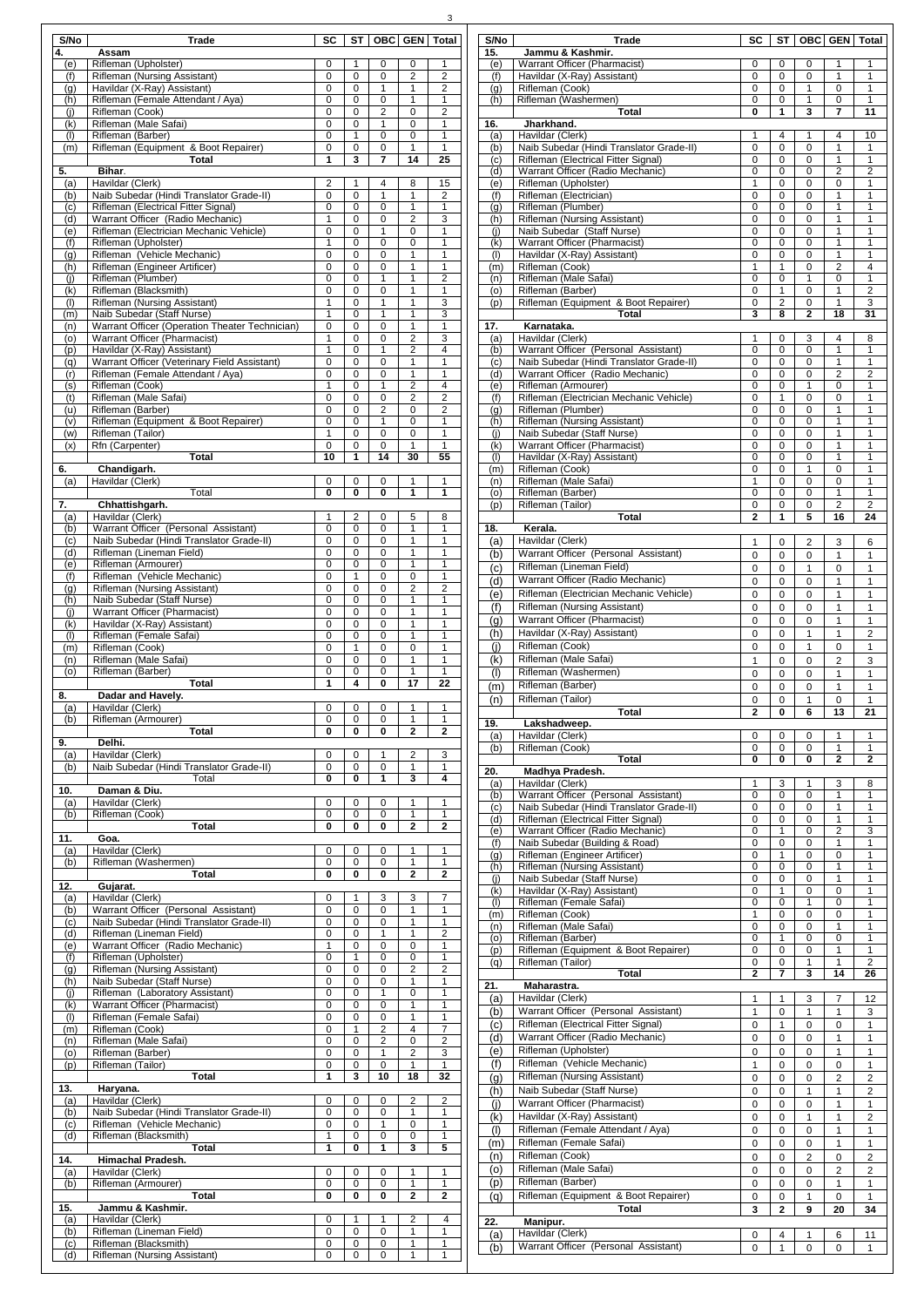| S/No<br>22.<br>(c)<br>(d)<br>(e)<br>(f)<br>(g)<br>(h)<br>(i)<br>(k)<br>(1)<br>(m)<br>(n)<br>(0)<br>(p)<br>(q)<br>(r)<br>(s)<br>(t)<br>(u)<br>(v)<br>23.<br>(a)<br>(b)<br>24.<br>(a)<br>(b)<br>(c)<br>(d)<br>(e)<br>(f)<br>(g)<br>(h)<br>(i) | <b>Trade</b><br>Manipur.<br>Naib Subedar (Hindi Translator Grade-II)<br>Rifleman (Electrical Fitter Signal)<br>Warrant Officer (Radio Mechanic)<br>Rifleman (Upholster)<br>Rifleman (Vehicle Mechanic)<br>Havildar (Surveyor)<br>Rifleman (Electrician)<br>Rifleman (Plumber)<br>Rifleman (Nursing Assistant)<br>Naib Subedar (Staff Nurse)<br>Havildar (X-Ray) Assistant)<br>Rifleman (Female Attendant / Aya)<br>Rifleman (Cook)<br>Rifleman (Male Safai)<br>Rifleman (Washermen)<br>Rifleman (Barber)<br>Rifleman (Equipment & Boot Repairer)<br>Rifleman (Tailor)<br>Rifleman (Carpenter)<br><b>Total</b><br>Meghalaya.<br>Havildar (Clerk)<br>Rifleman (Cook)<br><b>Total</b><br>Mizoram.<br>Havildar (Clerk)<br>Warrant Officer (Personal Assistant)<br>Naib Subedar (Hindi Translator Grade-II) | <b>SC</b><br>0<br>0<br>1<br>$\mathbf 0$<br>0<br>0<br>0<br>0<br>0<br>0<br>0<br>$\mathbf 0$<br>$\mathbf 0$<br>$\mathbf 0$<br>$\mathbf 0$<br>1<br>$\mathbf 0$<br>$\mathbf 0$<br>0<br>$\mathbf{2}$<br>0<br>0<br>0 | <b>ST</b><br>1<br>0<br>0<br>1<br>0<br>0<br>0<br>0<br>$\mathbf 0$<br>0<br>1<br>1<br>$\overline{2}$<br>$\mathbf 0$<br>0<br>0<br>0<br>1<br>0<br>12<br>0<br>1 | <b>OBC</b><br>0<br>$\Omega$<br>0<br>0<br>0<br>0<br>1<br>0<br>$\overline{c}$<br>0<br>0<br>0<br>0<br>0<br>0<br>0<br>0<br>$\Omega$<br>0<br>4<br>0 | <b>GEN</b><br>0<br>1<br>$\overline{2}$<br>1<br>1<br>1<br>1<br>1<br>0<br>1<br>1<br>0<br>0<br>$\overline{2}$<br>1<br>0<br>1<br>0<br>1<br>21 | <b>Total</b><br>1<br>1<br>3<br>$\overline{2}$<br>1<br>$\mathbf{1}$<br>$\overline{2}$<br>1<br>$\overline{c}$<br>1<br>$\overline{2}$<br>1<br>$\overline{2}$<br>$\overline{c}$<br>$\mathbf{1}$<br>1<br>1<br>1<br>$\mathbf{1}$<br>39 |
|---------------------------------------------------------------------------------------------------------------------------------------------------------------------------------------------------------------------------------------------|--------------------------------------------------------------------------------------------------------------------------------------------------------------------------------------------------------------------------------------------------------------------------------------------------------------------------------------------------------------------------------------------------------------------------------------------------------------------------------------------------------------------------------------------------------------------------------------------------------------------------------------------------------------------------------------------------------------------------------------------------------------------------------------------------------|---------------------------------------------------------------------------------------------------------------------------------------------------------------------------------------------------------------|-----------------------------------------------------------------------------------------------------------------------------------------------------------|------------------------------------------------------------------------------------------------------------------------------------------------|-------------------------------------------------------------------------------------------------------------------------------------------|----------------------------------------------------------------------------------------------------------------------------------------------------------------------------------------------------------------------------------|
|                                                                                                                                                                                                                                             |                                                                                                                                                                                                                                                                                                                                                                                                                                                                                                                                                                                                                                                                                                                                                                                                        |                                                                                                                                                                                                               |                                                                                                                                                           |                                                                                                                                                |                                                                                                                                           |                                                                                                                                                                                                                                  |
|                                                                                                                                                                                                                                             |                                                                                                                                                                                                                                                                                                                                                                                                                                                                                                                                                                                                                                                                                                                                                                                                        |                                                                                                                                                                                                               |                                                                                                                                                           |                                                                                                                                                |                                                                                                                                           |                                                                                                                                                                                                                                  |
|                                                                                                                                                                                                                                             |                                                                                                                                                                                                                                                                                                                                                                                                                                                                                                                                                                                                                                                                                                                                                                                                        |                                                                                                                                                                                                               |                                                                                                                                                           |                                                                                                                                                |                                                                                                                                           |                                                                                                                                                                                                                                  |
|                                                                                                                                                                                                                                             |                                                                                                                                                                                                                                                                                                                                                                                                                                                                                                                                                                                                                                                                                                                                                                                                        |                                                                                                                                                                                                               |                                                                                                                                                           |                                                                                                                                                |                                                                                                                                           |                                                                                                                                                                                                                                  |
|                                                                                                                                                                                                                                             |                                                                                                                                                                                                                                                                                                                                                                                                                                                                                                                                                                                                                                                                                                                                                                                                        |                                                                                                                                                                                                               |                                                                                                                                                           |                                                                                                                                                |                                                                                                                                           |                                                                                                                                                                                                                                  |
|                                                                                                                                                                                                                                             |                                                                                                                                                                                                                                                                                                                                                                                                                                                                                                                                                                                                                                                                                                                                                                                                        |                                                                                                                                                                                                               |                                                                                                                                                           |                                                                                                                                                |                                                                                                                                           |                                                                                                                                                                                                                                  |
|                                                                                                                                                                                                                                             |                                                                                                                                                                                                                                                                                                                                                                                                                                                                                                                                                                                                                                                                                                                                                                                                        |                                                                                                                                                                                                               |                                                                                                                                                           |                                                                                                                                                |                                                                                                                                           |                                                                                                                                                                                                                                  |
|                                                                                                                                                                                                                                             |                                                                                                                                                                                                                                                                                                                                                                                                                                                                                                                                                                                                                                                                                                                                                                                                        |                                                                                                                                                                                                               |                                                                                                                                                           |                                                                                                                                                |                                                                                                                                           |                                                                                                                                                                                                                                  |
|                                                                                                                                                                                                                                             |                                                                                                                                                                                                                                                                                                                                                                                                                                                                                                                                                                                                                                                                                                                                                                                                        |                                                                                                                                                                                                               |                                                                                                                                                           |                                                                                                                                                |                                                                                                                                           |                                                                                                                                                                                                                                  |
|                                                                                                                                                                                                                                             |                                                                                                                                                                                                                                                                                                                                                                                                                                                                                                                                                                                                                                                                                                                                                                                                        |                                                                                                                                                                                                               |                                                                                                                                                           |                                                                                                                                                |                                                                                                                                           |                                                                                                                                                                                                                                  |
|                                                                                                                                                                                                                                             |                                                                                                                                                                                                                                                                                                                                                                                                                                                                                                                                                                                                                                                                                                                                                                                                        |                                                                                                                                                                                                               |                                                                                                                                                           |                                                                                                                                                |                                                                                                                                           |                                                                                                                                                                                                                                  |
|                                                                                                                                                                                                                                             |                                                                                                                                                                                                                                                                                                                                                                                                                                                                                                                                                                                                                                                                                                                                                                                                        |                                                                                                                                                                                                               |                                                                                                                                                           |                                                                                                                                                |                                                                                                                                           |                                                                                                                                                                                                                                  |
|                                                                                                                                                                                                                                             |                                                                                                                                                                                                                                                                                                                                                                                                                                                                                                                                                                                                                                                                                                                                                                                                        |                                                                                                                                                                                                               |                                                                                                                                                           |                                                                                                                                                |                                                                                                                                           |                                                                                                                                                                                                                                  |
|                                                                                                                                                                                                                                             |                                                                                                                                                                                                                                                                                                                                                                                                                                                                                                                                                                                                                                                                                                                                                                                                        |                                                                                                                                                                                                               |                                                                                                                                                           |                                                                                                                                                |                                                                                                                                           |                                                                                                                                                                                                                                  |
|                                                                                                                                                                                                                                             |                                                                                                                                                                                                                                                                                                                                                                                                                                                                                                                                                                                                                                                                                                                                                                                                        |                                                                                                                                                                                                               |                                                                                                                                                           |                                                                                                                                                |                                                                                                                                           |                                                                                                                                                                                                                                  |
|                                                                                                                                                                                                                                             |                                                                                                                                                                                                                                                                                                                                                                                                                                                                                                                                                                                                                                                                                                                                                                                                        |                                                                                                                                                                                                               |                                                                                                                                                           |                                                                                                                                                |                                                                                                                                           |                                                                                                                                                                                                                                  |
|                                                                                                                                                                                                                                             |                                                                                                                                                                                                                                                                                                                                                                                                                                                                                                                                                                                                                                                                                                                                                                                                        |                                                                                                                                                                                                               |                                                                                                                                                           |                                                                                                                                                |                                                                                                                                           |                                                                                                                                                                                                                                  |
|                                                                                                                                                                                                                                             |                                                                                                                                                                                                                                                                                                                                                                                                                                                                                                                                                                                                                                                                                                                                                                                                        |                                                                                                                                                                                                               |                                                                                                                                                           |                                                                                                                                                |                                                                                                                                           |                                                                                                                                                                                                                                  |
|                                                                                                                                                                                                                                             |                                                                                                                                                                                                                                                                                                                                                                                                                                                                                                                                                                                                                                                                                                                                                                                                        |                                                                                                                                                                                                               |                                                                                                                                                           |                                                                                                                                                |                                                                                                                                           |                                                                                                                                                                                                                                  |
|                                                                                                                                                                                                                                             |                                                                                                                                                                                                                                                                                                                                                                                                                                                                                                                                                                                                                                                                                                                                                                                                        |                                                                                                                                                                                                               |                                                                                                                                                           |                                                                                                                                                |                                                                                                                                           |                                                                                                                                                                                                                                  |
|                                                                                                                                                                                                                                             |                                                                                                                                                                                                                                                                                                                                                                                                                                                                                                                                                                                                                                                                                                                                                                                                        |                                                                                                                                                                                                               |                                                                                                                                                           |                                                                                                                                                | 1                                                                                                                                         | 1                                                                                                                                                                                                                                |
|                                                                                                                                                                                                                                             |                                                                                                                                                                                                                                                                                                                                                                                                                                                                                                                                                                                                                                                                                                                                                                                                        |                                                                                                                                                                                                               |                                                                                                                                                           | 0                                                                                                                                              | 0                                                                                                                                         | $\mathbf{1}$                                                                                                                                                                                                                     |
|                                                                                                                                                                                                                                             |                                                                                                                                                                                                                                                                                                                                                                                                                                                                                                                                                                                                                                                                                                                                                                                                        |                                                                                                                                                                                                               | 1                                                                                                                                                         | 0                                                                                                                                              | 1                                                                                                                                         | $\mathbf{2}$                                                                                                                                                                                                                     |
|                                                                                                                                                                                                                                             |                                                                                                                                                                                                                                                                                                                                                                                                                                                                                                                                                                                                                                                                                                                                                                                                        |                                                                                                                                                                                                               |                                                                                                                                                           |                                                                                                                                                |                                                                                                                                           |                                                                                                                                                                                                                                  |
|                                                                                                                                                                                                                                             |                                                                                                                                                                                                                                                                                                                                                                                                                                                                                                                                                                                                                                                                                                                                                                                                        | 0                                                                                                                                                                                                             | 5                                                                                                                                                         | 0                                                                                                                                              | 8                                                                                                                                         | 13                                                                                                                                                                                                                               |
|                                                                                                                                                                                                                                             |                                                                                                                                                                                                                                                                                                                                                                                                                                                                                                                                                                                                                                                                                                                                                                                                        | 0                                                                                                                                                                                                             | $\mathbf 0$                                                                                                                                               | 0                                                                                                                                              | 1                                                                                                                                         | 1                                                                                                                                                                                                                                |
|                                                                                                                                                                                                                                             | Rifleman (Electrical Fitter Signal)                                                                                                                                                                                                                                                                                                                                                                                                                                                                                                                                                                                                                                                                                                                                                                    | 0<br>0                                                                                                                                                                                                        | 0<br>1                                                                                                                                                    | 0<br>0                                                                                                                                         | 1<br>0                                                                                                                                    | 1<br>1                                                                                                                                                                                                                           |
|                                                                                                                                                                                                                                             | Rifleman (Lineman Field)                                                                                                                                                                                                                                                                                                                                                                                                                                                                                                                                                                                                                                                                                                                                                                               | 0                                                                                                                                                                                                             | $\mathbf 0$                                                                                                                                               | 0                                                                                                                                              | 1                                                                                                                                         | 1                                                                                                                                                                                                                                |
|                                                                                                                                                                                                                                             | Warrant Officer (Radio Mechanic)                                                                                                                                                                                                                                                                                                                                                                                                                                                                                                                                                                                                                                                                                                                                                                       | 0                                                                                                                                                                                                             | $\overline{2}$                                                                                                                                            | 0                                                                                                                                              | $\overline{2}$                                                                                                                            | $\overline{4}$                                                                                                                                                                                                                   |
|                                                                                                                                                                                                                                             | Rifleman (Armourer)                                                                                                                                                                                                                                                                                                                                                                                                                                                                                                                                                                                                                                                                                                                                                                                    | 0                                                                                                                                                                                                             | 0                                                                                                                                                         | 0                                                                                                                                              | 1                                                                                                                                         | $\mathbf{1}$                                                                                                                                                                                                                     |
|                                                                                                                                                                                                                                             | Rifleman (Upholster)                                                                                                                                                                                                                                                                                                                                                                                                                                                                                                                                                                                                                                                                                                                                                                                   | 0                                                                                                                                                                                                             | 0                                                                                                                                                         | 0                                                                                                                                              | 1                                                                                                                                         | 1                                                                                                                                                                                                                                |
|                                                                                                                                                                                                                                             | Havildar (Surveyor)                                                                                                                                                                                                                                                                                                                                                                                                                                                                                                                                                                                                                                                                                                                                                                                    | 0                                                                                                                                                                                                             | 0                                                                                                                                                         | 0                                                                                                                                              | 1                                                                                                                                         | 1                                                                                                                                                                                                                                |
| (k)                                                                                                                                                                                                                                         | Rifleman (Electrician)                                                                                                                                                                                                                                                                                                                                                                                                                                                                                                                                                                                                                                                                                                                                                                                 | $\mathbf 0$                                                                                                                                                                                                   | $\mathbf 0$                                                                                                                                               | 0                                                                                                                                              | 1                                                                                                                                         | 1                                                                                                                                                                                                                                |
| (1)                                                                                                                                                                                                                                         | Rifleman (Plumber)                                                                                                                                                                                                                                                                                                                                                                                                                                                                                                                                                                                                                                                                                                                                                                                     | 0                                                                                                                                                                                                             | 0                                                                                                                                                         | 0                                                                                                                                              | 1                                                                                                                                         | 1                                                                                                                                                                                                                                |
| (m)                                                                                                                                                                                                                                         | Rifleman (Blacksmith)                                                                                                                                                                                                                                                                                                                                                                                                                                                                                                                                                                                                                                                                                                                                                                                  | 0                                                                                                                                                                                                             | 0                                                                                                                                                         | 0                                                                                                                                              | 1                                                                                                                                         | 1                                                                                                                                                                                                                                |
| (n)                                                                                                                                                                                                                                         | <b>Rifleman (Nursing Assistant)</b>                                                                                                                                                                                                                                                                                                                                                                                                                                                                                                                                                                                                                                                                                                                                                                    | $\overline{0}$                                                                                                                                                                                                | 3                                                                                                                                                         | $\mathbf 0$                                                                                                                                    | 1                                                                                                                                         | $\overline{4}$                                                                                                                                                                                                                   |
| (o)                                                                                                                                                                                                                                         | Naib Subedar (Staff Nurse)                                                                                                                                                                                                                                                                                                                                                                                                                                                                                                                                                                                                                                                                                                                                                                             | 0                                                                                                                                                                                                             | 1                                                                                                                                                         | 1                                                                                                                                              | 1<br>1                                                                                                                                    | 3<br>1                                                                                                                                                                                                                           |
| (p)<br>(q)                                                                                                                                                                                                                                  | Rifleman (Laboratory Assistant)<br>Warrant Officer (Pharmacist)                                                                                                                                                                                                                                                                                                                                                                                                                                                                                                                                                                                                                                                                                                                                        | 0<br>0                                                                                                                                                                                                        | 0<br>0                                                                                                                                                    | $\Omega$<br>0                                                                                                                                  | 1                                                                                                                                         | $\mathbf{1}$                                                                                                                                                                                                                     |
| (r)                                                                                                                                                                                                                                         | Havildar (X-Ray) Assistant)                                                                                                                                                                                                                                                                                                                                                                                                                                                                                                                                                                                                                                                                                                                                                                            | 0                                                                                                                                                                                                             | 1                                                                                                                                                         | 0                                                                                                                                              | 1                                                                                                                                         | $\overline{c}$                                                                                                                                                                                                                   |
| (s)                                                                                                                                                                                                                                         | Rifleman (Female Attendant / Aya)                                                                                                                                                                                                                                                                                                                                                                                                                                                                                                                                                                                                                                                                                                                                                                      | 0                                                                                                                                                                                                             | 1                                                                                                                                                         | 0                                                                                                                                              | 0                                                                                                                                         | $\mathbf{1}$                                                                                                                                                                                                                     |
| (t)                                                                                                                                                                                                                                         | Rifleman (Female Safai)                                                                                                                                                                                                                                                                                                                                                                                                                                                                                                                                                                                                                                                                                                                                                                                | $\overline{0}$                                                                                                                                                                                                | 0                                                                                                                                                         | 0                                                                                                                                              | 1                                                                                                                                         | 1                                                                                                                                                                                                                                |
| (u)                                                                                                                                                                                                                                         | Rifleman (Cook)                                                                                                                                                                                                                                                                                                                                                                                                                                                                                                                                                                                                                                                                                                                                                                                        | 0                                                                                                                                                                                                             | 1                                                                                                                                                         | 1                                                                                                                                              | $\overline{7}$                                                                                                                            | 9                                                                                                                                                                                                                                |
| (v)                                                                                                                                                                                                                                         | Rifleman (Male Safai)                                                                                                                                                                                                                                                                                                                                                                                                                                                                                                                                                                                                                                                                                                                                                                                  | $\mathbf 0$                                                                                                                                                                                                   | $\mathbf 0$                                                                                                                                               | 1                                                                                                                                              | $\overline{2}$                                                                                                                            | 3                                                                                                                                                                                                                                |
| (w)                                                                                                                                                                                                                                         | Rifleman (Washermen)                                                                                                                                                                                                                                                                                                                                                                                                                                                                                                                                                                                                                                                                                                                                                                                   | 0                                                                                                                                                                                                             | 0                                                                                                                                                         | 0                                                                                                                                              | 1                                                                                                                                         | $\mathbf{1}$                                                                                                                                                                                                                     |
| (x)                                                                                                                                                                                                                                         | Rifleman (Barber)                                                                                                                                                                                                                                                                                                                                                                                                                                                                                                                                                                                                                                                                                                                                                                                      | 0                                                                                                                                                                                                             | 0                                                                                                                                                         | 0                                                                                                                                              | 1                                                                                                                                         | 1                                                                                                                                                                                                                                |
| (y)                                                                                                                                                                                                                                         | Rifleman (Equipment & Boot Repairer)                                                                                                                                                                                                                                                                                                                                                                                                                                                                                                                                                                                                                                                                                                                                                                   | 0                                                                                                                                                                                                             | 1                                                                                                                                                         | 0                                                                                                                                              | $\overline{2}$                                                                                                                            | 3<br>$\mathbf{1}$                                                                                                                                                                                                                |
| (z)<br>(aa)                                                                                                                                                                                                                                 | Rifleman (Tailor)<br>Rifleman (Carpenter)                                                                                                                                                                                                                                                                                                                                                                                                                                                                                                                                                                                                                                                                                                                                                              | 0<br>0                                                                                                                                                                                                        | 0<br>0                                                                                                                                                    | 0<br>0                                                                                                                                         | 1<br>$\overline{c}$                                                                                                                       | $\overline{2}$                                                                                                                                                                                                                   |
|                                                                                                                                                                                                                                             | <b>Total</b>                                                                                                                                                                                                                                                                                                                                                                                                                                                                                                                                                                                                                                                                                                                                                                                           | $\mathbf{0}$                                                                                                                                                                                                  | 16                                                                                                                                                        | $\overline{\mathbf{3}}$                                                                                                                        | 41                                                                                                                                        | 60                                                                                                                                                                                                                               |
| 25.                                                                                                                                                                                                                                         | Nagaland.                                                                                                                                                                                                                                                                                                                                                                                                                                                                                                                                                                                                                                                                                                                                                                                              |                                                                                                                                                                                                               |                                                                                                                                                           |                                                                                                                                                |                                                                                                                                           |                                                                                                                                                                                                                                  |
| (a)                                                                                                                                                                                                                                         | Havildar (Clerk)                                                                                                                                                                                                                                                                                                                                                                                                                                                                                                                                                                                                                                                                                                                                                                                       | 0                                                                                                                                                                                                             | 8                                                                                                                                                         | 0                                                                                                                                              | 7                                                                                                                                         | 15                                                                                                                                                                                                                               |
| (b)                                                                                                                                                                                                                                         | Warrant Officer (Personal Assistant)                                                                                                                                                                                                                                                                                                                                                                                                                                                                                                                                                                                                                                                                                                                                                                   | 0                                                                                                                                                                                                             | 1                                                                                                                                                         | $\Omega$                                                                                                                                       | 1                                                                                                                                         | $\overline{c}$                                                                                                                                                                                                                   |
| (c)                                                                                                                                                                                                                                         | Naib Subedar (Hindi Translator Grade-II)                                                                                                                                                                                                                                                                                                                                                                                                                                                                                                                                                                                                                                                                                                                                                               | 0                                                                                                                                                                                                             | 1                                                                                                                                                         | 0                                                                                                                                              | 1                                                                                                                                         | $\overline{c}$                                                                                                                                                                                                                   |
| (d)                                                                                                                                                                                                                                         | Rifleman (Electrical Fitter Signal)                                                                                                                                                                                                                                                                                                                                                                                                                                                                                                                                                                                                                                                                                                                                                                    | 0                                                                                                                                                                                                             | 1                                                                                                                                                         | 0                                                                                                                                              | 1                                                                                                                                         | $\overline{c}$                                                                                                                                                                                                                   |
| (e)<br>$\overline{f}$                                                                                                                                                                                                                       | Rifleman (Lineman Field)<br>Warrant Officer (Radio Mechanic)                                                                                                                                                                                                                                                                                                                                                                                                                                                                                                                                                                                                                                                                                                                                           | 0<br>0                                                                                                                                                                                                        | 0<br>$\overline{c}$                                                                                                                                       | 0<br>0                                                                                                                                         | 1<br>$\overline{c}$                                                                                                                       | 1<br>4                                                                                                                                                                                                                           |
| (g)                                                                                                                                                                                                                                         | Rifleman (Upholster)                                                                                                                                                                                                                                                                                                                                                                                                                                                                                                                                                                                                                                                                                                                                                                                   | 0                                                                                                                                                                                                             | 0                                                                                                                                                         | $\mathbf{1}$                                                                                                                                   | 1                                                                                                                                         | $\overline{2}$                                                                                                                                                                                                                   |
| (h)                                                                                                                                                                                                                                         | Havildar (Surveyor)                                                                                                                                                                                                                                                                                                                                                                                                                                                                                                                                                                                                                                                                                                                                                                                    | $\mathbf 0$                                                                                                                                                                                                   | 0                                                                                                                                                         | 0                                                                                                                                              | 1                                                                                                                                         | $\mathbf{1}$                                                                                                                                                                                                                     |
| (i)                                                                                                                                                                                                                                         | Rifleman (Electrician)                                                                                                                                                                                                                                                                                                                                                                                                                                                                                                                                                                                                                                                                                                                                                                                 | 0                                                                                                                                                                                                             | 0                                                                                                                                                         | 0                                                                                                                                              | 1                                                                                                                                         | $\mathbf{1}$                                                                                                                                                                                                                     |
| (k)                                                                                                                                                                                                                                         | Rifleman (Plumber)                                                                                                                                                                                                                                                                                                                                                                                                                                                                                                                                                                                                                                                                                                                                                                                     | 0                                                                                                                                                                                                             | 0                                                                                                                                                         | 0                                                                                                                                              | $\overline{c}$                                                                                                                            | $\overline{c}$                                                                                                                                                                                                                   |
| (1)                                                                                                                                                                                                                                         | Rifleman (Nursing Assistant)                                                                                                                                                                                                                                                                                                                                                                                                                                                                                                                                                                                                                                                                                                                                                                           | 0                                                                                                                                                                                                             | $\overline{c}$                                                                                                                                            | 0                                                                                                                                              | 0                                                                                                                                         | $\overline{c}$                                                                                                                                                                                                                   |
| (m)                                                                                                                                                                                                                                         | Naib Subedar (Staff Nurse)                                                                                                                                                                                                                                                                                                                                                                                                                                                                                                                                                                                                                                                                                                                                                                             | $\mathbf 0$                                                                                                                                                                                                   | 1                                                                                                                                                         | 0                                                                                                                                              | 1                                                                                                                                         | $\overline{2}$                                                                                                                                                                                                                   |
| (n)                                                                                                                                                                                                                                         | Warrant Officer (Pharmacist)                                                                                                                                                                                                                                                                                                                                                                                                                                                                                                                                                                                                                                                                                                                                                                           | 0                                                                                                                                                                                                             | 1                                                                                                                                                         | 0                                                                                                                                              | 1                                                                                                                                         | $\overline{2}$                                                                                                                                                                                                                   |
| (o)                                                                                                                                                                                                                                         | Havildar (X-Ray) Assistant)                                                                                                                                                                                                                                                                                                                                                                                                                                                                                                                                                                                                                                                                                                                                                                            | $\mathbf 0$                                                                                                                                                                                                   | $\overline{1}$                                                                                                                                            | 0                                                                                                                                              | 1                                                                                                                                         | $\overline{2}$                                                                                                                                                                                                                   |
| (p)                                                                                                                                                                                                                                         | Rifleman (Female Attendant / Aya)                                                                                                                                                                                                                                                                                                                                                                                                                                                                                                                                                                                                                                                                                                                                                                      | 0                                                                                                                                                                                                             | 0                                                                                                                                                         | 0                                                                                                                                              | 1                                                                                                                                         | $\mathbf{1}$                                                                                                                                                                                                                     |
| (q)<br>(r)                                                                                                                                                                                                                                  | Rifleman (Cook)<br>Rifleman (Male Safai)                                                                                                                                                                                                                                                                                                                                                                                                                                                                                                                                                                                                                                                                                                                                                               | 0<br>0                                                                                                                                                                                                        | 0<br>$\overline{2}$                                                                                                                                       | 0<br>0                                                                                                                                         | 9<br>0                                                                                                                                    | 9<br>$\overline{2}$                                                                                                                                                                                                              |
| (s)                                                                                                                                                                                                                                         | Rifleman (Washermen)                                                                                                                                                                                                                                                                                                                                                                                                                                                                                                                                                                                                                                                                                                                                                                                   | 0                                                                                                                                                                                                             | 0                                                                                                                                                         | 0                                                                                                                                              | 1                                                                                                                                         | $\mathbf{1}$                                                                                                                                                                                                                     |
| (t)                                                                                                                                                                                                                                         | Rifleman (Barber)                                                                                                                                                                                                                                                                                                                                                                                                                                                                                                                                                                                                                                                                                                                                                                                      | $\mathbf 0$                                                                                                                                                                                                   | $\mathbf 1$                                                                                                                                               | 0                                                                                                                                              | $\overline{c}$                                                                                                                            | 3                                                                                                                                                                                                                                |
| (u)                                                                                                                                                                                                                                         | Rifleman (Equipment & Boot Repairer)                                                                                                                                                                                                                                                                                                                                                                                                                                                                                                                                                                                                                                                                                                                                                                   | 0                                                                                                                                                                                                             | 1                                                                                                                                                         | 0                                                                                                                                              | 1                                                                                                                                         | $\overline{c}$                                                                                                                                                                                                                   |
| (v)                                                                                                                                                                                                                                         | Rifleman (Tailor)                                                                                                                                                                                                                                                                                                                                                                                                                                                                                                                                                                                                                                                                                                                                                                                      | 0                                                                                                                                                                                                             | $\mathbf 0$                                                                                                                                               | 0                                                                                                                                              | $\overline{c}$                                                                                                                            | $\overline{c}$                                                                                                                                                                                                                   |
| (w)                                                                                                                                                                                                                                         | Rifleman (Carpenter)                                                                                                                                                                                                                                                                                                                                                                                                                                                                                                                                                                                                                                                                                                                                                                                   | 0                                                                                                                                                                                                             | 0                                                                                                                                                         | 0                                                                                                                                              | $\overline{c}$                                                                                                                            | $\overline{2}$                                                                                                                                                                                                                   |
| 26.                                                                                                                                                                                                                                         | <b>Total</b><br>Odisha.                                                                                                                                                                                                                                                                                                                                                                                                                                                                                                                                                                                                                                                                                                                                                                                | $\bf{0}$                                                                                                                                                                                                      | 22                                                                                                                                                        | 1                                                                                                                                              | 39                                                                                                                                        | 62                                                                                                                                                                                                                               |
|                                                                                                                                                                                                                                             | Havildar (Clerk)                                                                                                                                                                                                                                                                                                                                                                                                                                                                                                                                                                                                                                                                                                                                                                                       | 1                                                                                                                                                                                                             |                                                                                                                                                           | 1                                                                                                                                              |                                                                                                                                           |                                                                                                                                                                                                                                  |
| (a)<br>(b)                                                                                                                                                                                                                                  | Warrant Officer (Personal Assistant)                                                                                                                                                                                                                                                                                                                                                                                                                                                                                                                                                                                                                                                                                                                                                                   | 0                                                                                                                                                                                                             | 3<br>0                                                                                                                                                    | 0                                                                                                                                              | 3<br>$\mathbf{1}$                                                                                                                         | 8<br>$\mathbf{1}$                                                                                                                                                                                                                |
| (c)                                                                                                                                                                                                                                         | Naib Subedar (Hindi Translator Grade-II)                                                                                                                                                                                                                                                                                                                                                                                                                                                                                                                                                                                                                                                                                                                                                               | 0                                                                                                                                                                                                             | 0                                                                                                                                                         | 0                                                                                                                                              | 1                                                                                                                                         | 1                                                                                                                                                                                                                                |
| (d)                                                                                                                                                                                                                                         | Rifleman (Electrical Fitter Signal)                                                                                                                                                                                                                                                                                                                                                                                                                                                                                                                                                                                                                                                                                                                                                                    | 0                                                                                                                                                                                                             | $\mathbf{1}$                                                                                                                                              | 0                                                                                                                                              | 0                                                                                                                                         | 1                                                                                                                                                                                                                                |
| (e)                                                                                                                                                                                                                                         | Warrant Officer (Radio Mechanic)                                                                                                                                                                                                                                                                                                                                                                                                                                                                                                                                                                                                                                                                                                                                                                       | $\pmb{0}$                                                                                                                                                                                                     | 0                                                                                                                                                         | 1                                                                                                                                              | 0                                                                                                                                         | 1                                                                                                                                                                                                                                |
| (f)                                                                                                                                                                                                                                         | Rifleman (Upholster)                                                                                                                                                                                                                                                                                                                                                                                                                                                                                                                                                                                                                                                                                                                                                                                   | $\pmb{0}$                                                                                                                                                                                                     | 0                                                                                                                                                         | 0                                                                                                                                              | 1                                                                                                                                         | 1                                                                                                                                                                                                                                |
| (g)                                                                                                                                                                                                                                         | <b>Rifleman (Nursing Assistant)</b>                                                                                                                                                                                                                                                                                                                                                                                                                                                                                                                                                                                                                                                                                                                                                                    | $\pmb{0}$                                                                                                                                                                                                     | 1                                                                                                                                                         | 0                                                                                                                                              | 1                                                                                                                                         | $\overline{c}$                                                                                                                                                                                                                   |
| (h)                                                                                                                                                                                                                                         | Naib Subedar (Staff Nurse)                                                                                                                                                                                                                                                                                                                                                                                                                                                                                                                                                                                                                                                                                                                                                                             | 1                                                                                                                                                                                                             | 0                                                                                                                                                         | 0                                                                                                                                              | 1                                                                                                                                         | 2                                                                                                                                                                                                                                |
| (i)                                                                                                                                                                                                                                         | Warrant Officer (Pharmacist)                                                                                                                                                                                                                                                                                                                                                                                                                                                                                                                                                                                                                                                                                                                                                                           | $\pmb{0}$                                                                                                                                                                                                     | 0                                                                                                                                                         | 0                                                                                                                                              | 1                                                                                                                                         | 1                                                                                                                                                                                                                                |
| (k)                                                                                                                                                                                                                                         | Havildar (X-Ray) Assistant)                                                                                                                                                                                                                                                                                                                                                                                                                                                                                                                                                                                                                                                                                                                                                                            | $\pmb{0}$                                                                                                                                                                                                     | 0                                                                                                                                                         | 0                                                                                                                                              | 1                                                                                                                                         | $\mathbf{1}$                                                                                                                                                                                                                     |
| (1)                                                                                                                                                                                                                                         | Rifleman (Female Attendant / Aya)                                                                                                                                                                                                                                                                                                                                                                                                                                                                                                                                                                                                                                                                                                                                                                      | $\pmb{0}$                                                                                                                                                                                                     | 0                                                                                                                                                         | 0                                                                                                                                              | $\overline{\mathbf{c}}$                                                                                                                   | 2                                                                                                                                                                                                                                |
| (m)                                                                                                                                                                                                                                         | Rifleman (Cook)                                                                                                                                                                                                                                                                                                                                                                                                                                                                                                                                                                                                                                                                                                                                                                                        | 1                                                                                                                                                                                                             | 0                                                                                                                                                         | 0                                                                                                                                              | 0                                                                                                                                         | 1                                                                                                                                                                                                                                |
| (n)                                                                                                                                                                                                                                         | Rifleman (Male Safai)                                                                                                                                                                                                                                                                                                                                                                                                                                                                                                                                                                                                                                                                                                                                                                                  | $\pmb{0}$                                                                                                                                                                                                     | 0                                                                                                                                                         | 0                                                                                                                                              | 1                                                                                                                                         | $\mathbf{1}$                                                                                                                                                                                                                     |
|                                                                                                                                                                                                                                             | Rifleman (Equipment & Boot Repairer)                                                                                                                                                                                                                                                                                                                                                                                                                                                                                                                                                                                                                                                                                                                                                                   |                                                                                                                                                                                                               |                                                                                                                                                           |                                                                                                                                                |                                                                                                                                           |                                                                                                                                                                                                                                  |
| (o)                                                                                                                                                                                                                                         | Rifleman (Tailor)                                                                                                                                                                                                                                                                                                                                                                                                                                                                                                                                                                                                                                                                                                                                                                                      | $\pmb{0}$                                                                                                                                                                                                     | 0                                                                                                                                                         | 0                                                                                                                                              | 1                                                                                                                                         | 1                                                                                                                                                                                                                                |
| (p)                                                                                                                                                                                                                                         | Rifleman (Carpenter)                                                                                                                                                                                                                                                                                                                                                                                                                                                                                                                                                                                                                                                                                                                                                                                   | $\pmb{0}$                                                                                                                                                                                                     | 0                                                                                                                                                         | 0                                                                                                                                              | 1                                                                                                                                         | 1                                                                                                                                                                                                                                |
| (q)                                                                                                                                                                                                                                         | <b>Total</b>                                                                                                                                                                                                                                                                                                                                                                                                                                                                                                                                                                                                                                                                                                                                                                                           | 0                                                                                                                                                                                                             | 0                                                                                                                                                         | 0                                                                                                                                              | 1                                                                                                                                         | $\mathbf{1}$                                                                                                                                                                                                                     |
| 27.                                                                                                                                                                                                                                         |                                                                                                                                                                                                                                                                                                                                                                                                                                                                                                                                                                                                                                                                                                                                                                                                        | 3                                                                                                                                                                                                             | 5                                                                                                                                                         | $\mathbf{2}$                                                                                                                                   | 16                                                                                                                                        | 26                                                                                                                                                                                                                               |
|                                                                                                                                                                                                                                             | Puducherry.<br>Havildar (Clerk)                                                                                                                                                                                                                                                                                                                                                                                                                                                                                                                                                                                                                                                                                                                                                                        |                                                                                                                                                                                                               |                                                                                                                                                           |                                                                                                                                                |                                                                                                                                           |                                                                                                                                                                                                                                  |
| (a)<br>(b)                                                                                                                                                                                                                                  | Rifleman (Cook)                                                                                                                                                                                                                                                                                                                                                                                                                                                                                                                                                                                                                                                                                                                                                                                        | 0                                                                                                                                                                                                             | 0                                                                                                                                                         | 0                                                                                                                                              | 1                                                                                                                                         | 1<br>1                                                                                                                                                                                                                           |
|                                                                                                                                                                                                                                             | <b>Total</b>                                                                                                                                                                                                                                                                                                                                                                                                                                                                                                                                                                                                                                                                                                                                                                                           | 0                                                                                                                                                                                                             | 0                                                                                                                                                         | 0                                                                                                                                              | 1<br>$\mathbf 2$                                                                                                                          | $\mathbf{2}$                                                                                                                                                                                                                     |
|                                                                                                                                                                                                                                             |                                                                                                                                                                                                                                                                                                                                                                                                                                                                                                                                                                                                                                                                                                                                                                                                        | 0                                                                                                                                                                                                             | 0                                                                                                                                                         | 0                                                                                                                                              |                                                                                                                                           |                                                                                                                                                                                                                                  |

| S/No           | <b>Trade</b>                                                                    | SC                  | ST                |                     |                     | OBC GEN Total                |
|----------------|---------------------------------------------------------------------------------|---------------------|-------------------|---------------------|---------------------|------------------------------|
| 28.<br>(a)     | Punjab.<br>Havildar (Clerk)                                                     | 1                   | 0                 | 1                   | 2                   | 4                            |
| (b)            | Rifleman (Armourer)                                                             | 0                   | 0                 | 0                   | 1                   | 1                            |
| (c)            | Warrant Officer (Pharmacist)                                                    | 0                   | 0                 | 0                   | 1                   | 1                            |
| (d)            | Havildar (X-Ray) Assistant)<br>Rifleman (Female Attendant / Aya)                | 0<br>1              | 0<br>0            | 0<br>0              | 1<br>0              | 1<br>1                       |
| (e)<br>(f)     | Rifleman (Cook)                                                                 | 0                   | 0                 | 0                   | 1                   | 1                            |
| $\mathsf{(q)}$ | Rifleman (Equipment & Boot Repairer)                                            | 0                   | 0                 | 0                   | 1                   | 1                            |
| 29.            | Total<br>Rajasthan.                                                             | $\overline{2}$      | 0                 | 1                   | 7                   | 10                           |
| (a)            | Havildar (Clerk)                                                                | 1                   | 1                 | 1                   | 2                   | 5                            |
| (b)            | Warrant Officer (Personal Assistant)                                            | 0                   | 0                 | 0                   | 1                   | 1                            |
| (c)            | Naib Subedar (Hindi Translator Grade-II)                                        | 0                   | 0                 | 0                   | 1                   | 1                            |
| (d)            | Rifleman (Electrical Fitter Signal)                                             | 0                   | 0                 | 0                   | 1                   | 1                            |
| (e)<br>(f)     | Warrant Officer (Radio Mechanic)<br>Rifleman (Electrician Mechanic Vehicle)     | 1<br>0              | 0<br>0            | 0<br>0              | 0<br>1              | 1<br>1                       |
| (g)            | Naib Subedar (Building & Road)                                                  | 0                   | 0                 | 1                   | 0                   | 1                            |
| (h)            | <b>Rifleman (Nursing Assistant)</b>                                             | 0                   | 0                 | 0                   | 1                   | 1                            |
| (i)            | Naib Subedar (Staff Nurse)                                                      | 0                   | 0                 | 0                   | 1                   | 1                            |
| (k)            | Rifleman (Cook)                                                                 | 0                   | 0                 | 0                   | 1                   | 1                            |
| (1)            | Rifleman (Male Safai)<br>Rifleman (Tailor)                                      | 0                   | 1                 | 0                   | 0                   | 1                            |
| (m)<br>(n)     | Rifleman (Carpenter)                                                            | 0<br>0              | 0<br>0            | 1<br>0              | 0<br>1              | 1<br>1                       |
|                | <b>Total</b>                                                                    | $\overline{2}$      | 2                 | 3                   | 10                  | 17                           |
| 30.            | Sikkim.                                                                         |                     |                   |                     |                     |                              |
| (a)<br>(b)     | Havildar (Clerk)<br>Rifleman (Cook)                                             | 0                   | 0                 | 0                   | 1                   | 1                            |
|                | <b>Total</b>                                                                    | 0<br>0              | 0<br>0            | 0<br>0              | 1<br>2              | 1<br>$\mathbf 2$             |
| 31.            | Tamilnadu.                                                                      |                     |                   |                     |                     |                              |
| (a)            | Havildar (Clerk)                                                                | 2                   | 0                 | 4                   | 5                   | 11                           |
| (b)            | Warrant Officer (Personal Assistant)                                            | 0                   | 0                 | 0                   | 1                   | 1                            |
| (c)            | Naib Subedar (Hindi Translator Grade-II)<br>Rifleman (Electrical Fitter Signal) | 0                   | 0                 | 0                   | 1                   | 1                            |
| (d)<br>(e)     | Rifleman (Lineman Field)                                                        | 0<br>0              | 0<br>0            | 0<br>0              | 1<br>1              | 1<br>1                       |
| (f)            | Warrant Officer (Radio Mechanic)                                                | 0                   | 0                 | 0                   | 1                   | 1                            |
| (g)            | Rifleman (Armourer)                                                             | 1                   | 0                 | 0                   | 0                   | 1                            |
| (h)            | Rifleman (Upholster)                                                            | 1                   | $\mathbf 0$       | 0                   | $\mathbf 0$         | $\mathbf{1}$                 |
| (i)            | Rifleman (Electrician)                                                          | 0                   | 0                 | 0                   | 1                   | 1                            |
| (k)            | Rifleman (Plumber)<br>Rifleman (Nursing Assistant)                              | 0                   | 0                 | $\overline{c}$      | 0                   | 2                            |
| (1)<br>(m)     | Naib Subedar (Staff Nurse)                                                      | 1<br>0              | 0<br>0            | 0<br>0              | 0<br>1              | 1<br>1                       |
| (n)            | Rifleman (Laboratory Assistant)                                                 | 1                   | 0                 | 0                   | $\mathbf 0$         | 1                            |
| (o)            | Warrant Officer (Pharmacist)                                                    | 0                   | 0                 | 0                   | 1                   | 1                            |
| (p)            | Havildar (X-Ray) Assistant)                                                     | 0                   | 0                 | 0                   | 1                   | 1                            |
| (q)            | Rifleman (Cook)                                                                 | 0                   | 0                 | 0                   | 1                   | 1                            |
| (r)            | Rifleman (Male Safai)                                                           | 1                   | 0                 | 0                   | $\overline{c}$      | 3                            |
| (s)<br>(t)     | Rifleman (Washermen)<br>Rifleman (Barber)                                       | 0<br>1              | 0                 | 0<br>0              | 1<br>1              | 1                            |
| (u)            | Rifleman (Equipment & Boot Repairer)                                            | 0                   | 0<br>0            | 0                   | 1                   | 2<br>$\mathbf{1}$            |
| (v)            | Rifleman (Tailor)                                                               | 0                   | 0                 | 1                   | 1                   | $\overline{2}$               |
|                | <b>Total</b>                                                                    | 8                   | 0                 | 7                   | 21                  | 36                           |
| 32.<br>(a)     | Telangana.<br>Havildar (Clerk)                                                  | 1                   | 0                 | 3                   | 5                   | 9                            |
| (b)            | Warrant Officer (Personal Assistant)                                            | 0                   | 0                 | 0                   | 1                   | 1                            |
| (c)            | Naib Subedar (Hindi Translator Grade-II)                                        | 0                   | 0                 | 0                   | 1                   | 1                            |
| (d)<br>(e)     | Rifleman (Electrical Fitter Signal)<br>Rifleman (Lineman Field)                 | 0<br>0              | 0<br>0            | 0<br>0              | 1<br>1              | 1<br>$\mathbf{1}$            |
| (f)            | Warrant Officer (Radio Mechanic)                                                | $\mathbf 0$         | 0                 | 0                   | $\overline{c}$      | $\overline{c}$               |
| (g)            | Rifleman (Armourer)                                                             | 1                   | 0                 | 0                   | 0                   | 1                            |
| (h)            | Rifleman (Electrician Mechanic Vehicle)                                         | 0                   | 0                 | 1                   | 0                   | 1                            |
| (i)<br>(k)     | Rifleman (Nursing Assistant)<br>Naib Subedar (Staff Nurse)                      | 0<br>0              | 0<br>0            | 0<br>0              | 1<br>1              | 1<br>1                       |
| (1)            | Warrant Officer (Pharmacist)                                                    | 0                   | $\mathbf 0$       | 0                   | 1                   | $\mathbf 1$                  |
| (m)            | Havildar (X-Ray) Assistant)                                                     | 0                   | 0                 | $\mathbf{1}$        | $\overline{1}$      | $\overline{2}$               |
| (n)<br>(0)     | Rifleman (Female Safai)<br>Rifleman (Cook)                                      | 0<br>1              | 0<br>$\mathbf{1}$ | 0<br>3              | 1<br>5              | 1<br>10                      |
| (p)            | Rifleman (Male Safai)                                                           | 0                   | 0                 | $\overline{2}$      | 0                   | 2                            |
| (q)            | Rifleman (Washermen)                                                            | 0                   | 0                 | 0                   | 1                   | $\mathbf{1}$                 |
| (r)<br>(s)     | Rifleman (Barber)<br>Rifleman (Equipment & Boot Repairer)                       | 0<br>0              | 0<br>0            | $\mathbf{1}$<br>0   | $\overline{c}$<br>1 | 3<br>1                       |
| (t)            | Rifleman (Tailor)                                                               | 0                   | 1                 | 0                   | 1                   | $\overline{c}$               |
|                | <b>Total</b>                                                                    | 3                   | $\overline{2}$    | 11                  | 26                  | 42                           |
| 33.<br>(a)     | Tripura.<br>Havildar (Clerk)                                                    | 0                   | 1                 | 0                   | 0                   | 1                            |
| (b)            | Rifleman (Cook)                                                                 | 0                   | 0                 | 0                   | 1                   | 1                            |
| 34.            | <b>Total</b><br><b>Uttar Pradesh.</b>                                           | 0                   | 1                 | 0                   | 1                   | 2                            |
| (a)            | Havildar (Clerk)                                                                | 3                   | 1                 | 5                   | 8                   | 17                           |
| (b)            | Naib Subedar (Hindi Translator Grade-II)                                        | 1                   | 0                 | 0                   | 1                   | $\overline{c}$               |
| (c)            | Rifleman (Electrical Fitter Signal)                                             | 0                   | 0                 | 0                   | 1                   | $\mathbf{1}$                 |
| (d)            | Warrant Officer (Radio Mechanic)                                                | 0                   | 0                 | 0                   | $\overline{2}$      | $\overline{c}$               |
| (e)            | Rifleman (Electrician Mechanic Vehicle)                                         | $\mathbf{1}$        | 0                 | 0                   | $\mathbf 0$         | 1                            |
| (f)            | Rifleman (Upholster)<br>Rifleman (Vehicle Mechanic)                             | $\overline{2}$<br>0 | 0                 | 0                   | 0<br>1              | $\overline{c}$<br>1          |
| (g)<br>(h)     | Rifleman (Blacksmith)                                                           | 0                   | 0<br>0            | 0<br>$\overline{2}$ | 0                   | $\overline{c}$               |
| (i)            | Rifleman (Nursing Assistant)                                                    | 1                   | 0                 | 1                   | $\overline{2}$      | 4                            |
| (k)            | Naib Subedar (Staff Nurse)                                                      | 0                   | 0                 | 0                   | $\overline{2}$      | $\overline{c}$               |
| (1)            | Warrant Officer (Physio Therapist)                                              | 0                   | 0                 | 0                   | 1                   | $\mathbf{1}$                 |
| (m)            | Warrant Officer (Pharmacist)                                                    | 1                   | 0                 | 0                   | $\mathbf 0$         | $\mathbf{1}$                 |
| (n)            | Havildar (X-Ray) Assistant)<br>Warrant Officer (Veterinary Field Assistant)     | 0                   | 0                 | 0                   | 1                   | $\mathbf{1}$                 |
| (o)<br>(p)     | Rifleman (Female Attendant / Aya)                                               | 0<br>0              | 0<br>0            | 0<br>0              | 1<br>1              | $\mathbf{1}$<br>$\mathbf{1}$ |
| (q)            | Rifleman (Cook)                                                                 | 1                   | $\pmb{0}$         | 1                   | $\overline{c}$      | 4                            |
| (r)            | Rifleman (Male Safai)                                                           | 1                   | 0                 | 1                   | 1                   | 3                            |
| (s)<br>(t)     | Rifleman (Barber)<br>Rifleman (Equipment & Boot Repairer)                       | 0<br>0              | 0<br>0            | 0<br>1              | 1<br>0              | 1<br>1                       |
|                |                                                                                 |                     |                   |                     |                     |                              |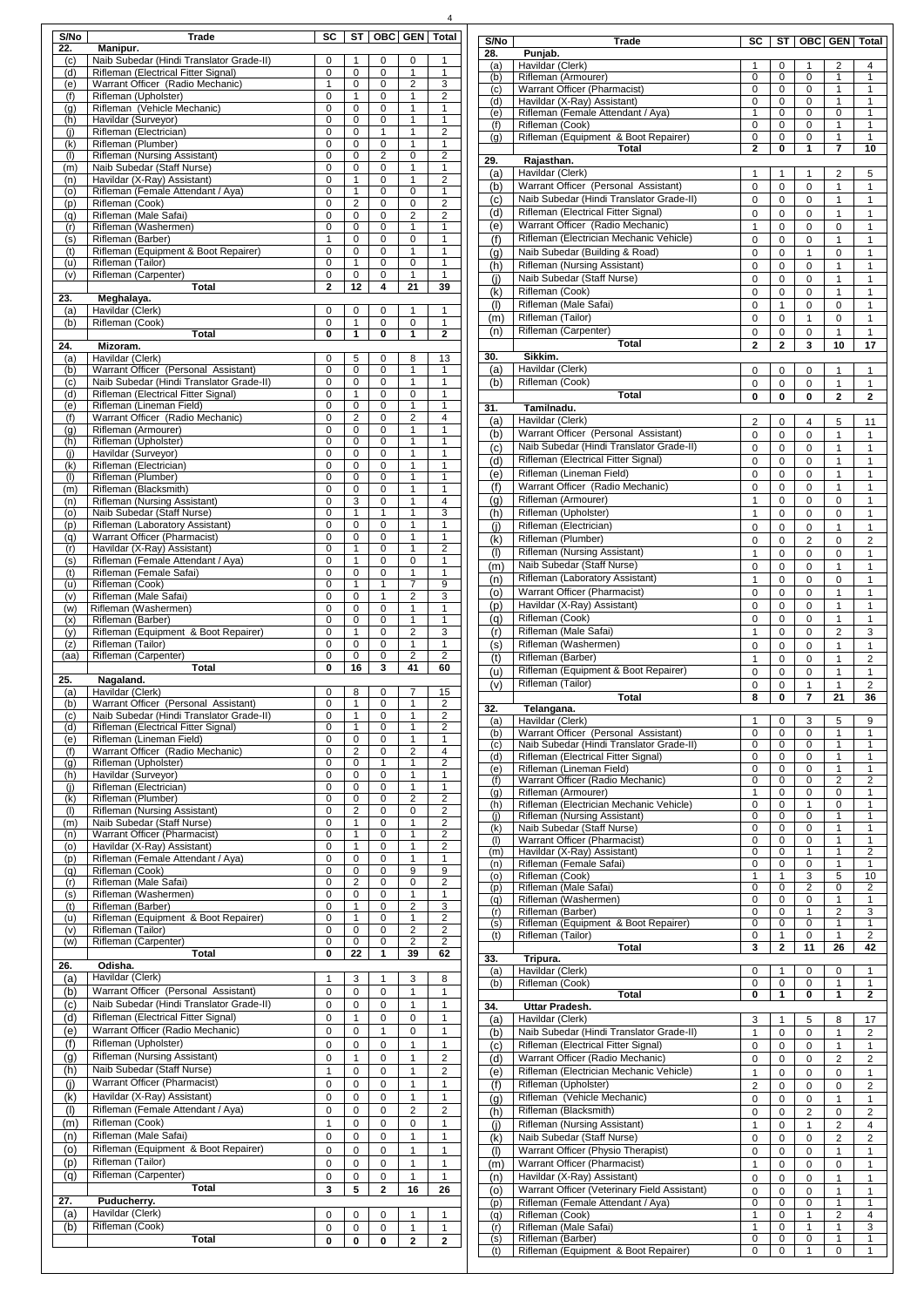5

| S/No | <b>Trade</b>                             | <b>SC</b>      | <b>ST</b>    |                | OBC GEN Total  |                |
|------|------------------------------------------|----------------|--------------|----------------|----------------|----------------|
| 34.  | Uttar Pradesh.                           |                |              |                |                |                |
| (u)  | Rifleman (Tailor)                        | 0              | 0            | 0              | 1              | 1              |
| (v)  | Rifleman (Carpenter)                     | $\Omega$       | $\mathbf{0}$ | 1              | $\mathbf{0}$   | 1              |
|      | <b>Total</b>                             | 11             | 1            | 12             | 26             | 50             |
| 35.  | Uttrakhand.                              |                |              |                |                |                |
| (a)  | Havildar (Clerk)                         | 0              | 0            | 0              | 1              | 1              |
| (b)  | Naib Subedar (Staff Nurse)               | $\Omega$       | $\mathbf{0}$ | $\Omega$       | 1              | 1              |
|      | <b>Total</b>                             | $\bf{0}$       | $\bf{0}$     | $\bf{0}$       | $\mathbf{2}$   | $\mathbf{2}$   |
| 36.  | <b>West Bengal.</b>                      |                |              |                |                |                |
| (a)  | Havildar (Clerk)                         | $\overline{2}$ | 0            | $\overline{c}$ | 4              | 8              |
| (b)  | Warrant Officer (Personal Assistant)     | $\Omega$       | $\mathbf{0}$ | $\overline{0}$ | 1              | 1              |
| (c)  | Naib Subedar (Hindi Translator Grade-II) | 1              | 0            | $\Omega$       | 1              | $\overline{2}$ |
| (d)  | Rifleman (Electrical Fitter Signal)      | $\Omega$       | 1            | $\Omega$       | $\Omega$       | 1              |
| 'e)  | Rifleman (Lineman Field)                 | 1              | 0            | $\Omega$       | 0              | 1              |
| (f)  | Warrant Officer (Radio Mechanic)         | $\overline{2}$ | $\Omega$     | $\Omega$       | $\overline{2}$ | 4              |
| (g)  | Rifleman (Upholster)                     | $\Omega$       | $\mathbf{0}$ | $\Omega$       | 1              | 1              |
| (h)  | Havildar (Surveyor)                      | $\Omega$       | $\mathbf{0}$ | $\Omega$       | 1              | 1              |
| (i)  | Rifleman (Plumber)                       | $\Omega$       | $\Omega$     | $\Omega$       | 1              | 1              |
| (k)  | <b>Rifleman (Nursing Assistant)</b>      | $\Omega$       | $\Omega$     | $\overline{2}$ | $\overline{0}$ | $\overline{2}$ |
| (1)  | Naib Subedar (Staff Nurse)               | $\Omega$       | $\Omega$     | $\Omega$       | 1              | 1              |
| (m)  | <b>Warrant Officer (Pharmacist)</b>      | 1              | $\mathbf{0}$ | 1              | 1              | 3              |
| (n)  | Havildar (X-Ray) Assistant)              | 0              | 0            | 1              | 1              | $\overline{2}$ |
| (o)  | Rifleman (Cook)                          | $\Omega$       | $\mathbf{0}$ | $\Omega$       | $\overline{2}$ | $\mathfrak{p}$ |
| (p)  | Rifleman (Male Safai)                    | 0              | 0            | $\Omega$       | 1              | 1              |
| (q)  | Rifleman (Barber)                        | 1              | $\Omega$     | $\Omega$       | 0              | 1              |
| (r)  | Rifleman (Equipment & Boot Repairer)     | $\Omega$       | 0            | $\Omega$       | 1              | 1              |
| (s)  | Rifleman (Carpenter)                     | $\Omega$       | $\mathbf{0}$ | $\Omega$       | 1              | 1              |
|      | Total                                    | 8              | 1            | 6              | 19             | 34             |

## **HOW TO FILL THE ONLINE APPLICATION FORM FOR ASSAM RIFLES TECH AND TDN RECT RALLY 2018-19**

| S/No       | <b>Particulars</b>                                                                                                                                                      | <b>Instruction / Guidelines</b>                                                                                                                                                                                                                                                                                                                                                                                                                                                                                                                                                                                                                                                                                                                                                                                                                                                                                                                                                                                                                                                 |
|------------|-------------------------------------------------------------------------------------------------------------------------------------------------------------------------|---------------------------------------------------------------------------------------------------------------------------------------------------------------------------------------------------------------------------------------------------------------------------------------------------------------------------------------------------------------------------------------------------------------------------------------------------------------------------------------------------------------------------------------------------------------------------------------------------------------------------------------------------------------------------------------------------------------------------------------------------------------------------------------------------------------------------------------------------------------------------------------------------------------------------------------------------------------------------------------------------------------------------------------------------------------------------------|
| (a)        | Post                                                                                                                                                                    | Fill up post name for which he / she wants                                                                                                                                                                                                                                                                                                                                                                                                                                                                                                                                                                                                                                                                                                                                                                                                                                                                                                                                                                                                                                      |
| (b)        | Candidate's Name                                                                                                                                                        | to apply.<br>Fill their first name, middle name and last<br>name in capital letters as shown in                                                                                                                                                                                                                                                                                                                                                                                                                                                                                                                                                                                                                                                                                                                                                                                                                                                                                                                                                                                 |
| (c)        | Father's Name/Husband's Name                                                                                                                                            | matriculation certificate.<br>Fill his / her father's / Husband's name<br>preferably in capital letters as per<br>matriculation certificate OR AADHAAR /<br>Voter ID etc.                                                                                                                                                                                                                                                                                                                                                                                                                                                                                                                                                                                                                                                                                                                                                                                                                                                                                                       |
| (d)        | Mother's Name                                                                                                                                                           | Fill his/ her mother's name in capital letters<br>preferably as per matriculation certificate<br>OR AADHAAR / Voter ID etc.                                                                                                                                                                                                                                                                                                                                                                                                                                                                                                                                                                                                                                                                                                                                                                                                                                                                                                                                                     |
| (e)        | Date of Birth                                                                                                                                                           | Date of Birth should be mentioned in<br>DD/MM/YYYY format as per matriculation<br>certificate.                                                                                                                                                                                                                                                                                                                                                                                                                                                                                                                                                                                                                                                                                                                                                                                                                                                                                                                                                                                  |
| (f)        | Gender                                                                                                                                                                  | Select as applicable (Male / Female)                                                                                                                                                                                                                                                                                                                                                                                                                                                                                                                                                                                                                                                                                                                                                                                                                                                                                                                                                                                                                                            |
| (g)        | Nationality                                                                                                                                                             | Only Indian Nationals are eligible to apply.                                                                                                                                                                                                                                                                                                                                                                                                                                                                                                                                                                                                                                                                                                                                                                                                                                                                                                                                                                                                                                    |
| (h)        | Religion                                                                                                                                                                | Fill his / her religion i.e Hindu, Muslims,<br>Christians, Sikhs, Buddhist, Zoroastrians<br>(Parsees), Jains or others. If others,<br>mention name of his / her religion.                                                                                                                                                                                                                                                                                                                                                                                                                                                                                                                                                                                                                                                                                                                                                                                                                                                                                                       |
| (i)        | <b>Marital Status</b>                                                                                                                                                   | Fill current marital status as Married / Un-<br>married / Divorced / Widowed.                                                                                                                                                                                                                                                                                                                                                                                                                                                                                                                                                                                                                                                                                                                                                                                                                                                                                                                                                                                                   |
| (k)<br>(1) | Category<br>Whether candidates belongs to a                                                                                                                             | Candidate should fill the category to which<br>he / she belongs i.e. Gen / OBC / SC / ST.<br>Keeping in view the problems faced by the<br>candidates, Govt of India had revised the<br>format of OBC certificate vide DoP&T<br>No.36036/2/2013-Estt<br>(Res)<br>dated<br>30.05.2014. Candidates selecting OBC<br>category must ensure that he / she<br>belongs to the community which is<br>recognised as a backward class for central<br>services by the Govt of India for the<br>purpose of reservation in service as per<br>orders contained in GOI instructions and in<br>DoP&T OM No.36012/22/93-Estt(SCT)<br>dated 08.09.93. He / she should also<br>ensure that he / she does not belong to<br>persons / sections (Creamy layer)<br>mentioned in column 3 of the schedule of<br>the above referred OM dated 08.09.1993<br>to claim relaxation. The reserved category<br>candidates should also ensure their caste /<br>sub-caste has been included in the central<br>list of SC / ST / OBC from their domiciled<br>State / UT.<br>If candidates belongs to the community |
|            | community                                                                                                                                                               | (Garhawalis / Kumaonis / Gorkhas /<br>Dogras / Marathas), then he / she has to<br>fill community certificate details.                                                                                                                                                                                                                                                                                                                                                                                                                                                                                                                                                                                                                                                                                                                                                                                                                                                                                                                                                           |
| (m)        | Candidates<br>ordinarily<br>been<br>domiciled in the State of Jammu &<br>Kashmir during the period from 1 <sup>st</sup><br>Jan 1980 to<br>31 <sup>st</sup> Dec<br>1989. | Candidates to fill certificate details.                                                                                                                                                                                                                                                                                                                                                                                                                                                                                                                                                                                                                                                                                                                                                                                                                                                                                                                                                                                                                                         |
| (n)        | Whether effected in 1984 Riots                                                                                                                                          | Candidate affected by 1984 Riots, has to<br>fill certificate details.                                                                                                                                                                                                                                                                                                                                                                                                                                                                                                                                                                                                                                                                                                                                                                                                                                                                                                                                                                                                           |
| (o)        | Whether affected in 2002<br>Communal Riots of Gujarat                                                                                                                   | Candidate affected by 2002 Communal<br>Riots of Gujarat, has to fill certificate<br>details.                                                                                                                                                                                                                                                                                                                                                                                                                                                                                                                                                                                                                                                                                                                                                                                                                                                                                                                                                                                    |
| (p)        | Whether Ex-Servicemen                                                                                                                                                   | Applicable for Ex-Servicemen of Armed<br>Forces only. If yes, candidate has to fill<br>length of service and date of discharge.                                                                                                                                                                                                                                                                                                                                                                                                                                                                                                                                                                                                                                                                                                                                                                                                                                                                                                                                                 |
| (q)        | Whether Employee of AR                                                                                                                                                  | Applicable to AR employees only in case<br>of vacancies advertised against their<br>domiciled State / UT and category.<br>Candidates have to fill employment details.                                                                                                                                                                                                                                                                                                                                                                                                                                                                                                                                                                                                                                                                                                                                                                                                                                                                                                           |

**Note :-** Proper tracking features have already been generated in software to find out the location of candidates who are filling the application form online. If any candidate fills wrong information in his / her application form or upload fake photographs of any other person / celebrity or object or puts blank photo etc, suitable action will be taken against him / her as per provisions under Cyber Crime IT Act 2000 and the application of the candidate will be summarily rejected.

| (r) | <b>AADHAAR Number</b>                       | Fill-up 12-digit Aadhaar Number.<br>If the<br>candidate does not have Aadhaar Number, he<br>/ she may fill number of photo bearing Identity<br>Card such as Driving Licence, Voter Card,<br>Pan Card, Identity Card issued by University /<br>College.                                                                                                                                                               |
|-----|---------------------------------------------|----------------------------------------------------------------------------------------------------------------------------------------------------------------------------------------------------------------------------------------------------------------------------------------------------------------------------------------------------------------------------------------------------------------------|
| (s) | <b>Identification Marks</b>                 | Fill details of identification which is clearly<br>visible.                                                                                                                                                                                                                                                                                                                                                          |
| (t) | Mobile Number                               | Candidates has to mention a valid mobile<br>number. Providing of mobile number is<br>mandatory. If any candidate does not provide /<br>mention his / her mobile number, he / she will<br>responsible for non receipt of any<br>be<br>information / updation about examination to be<br>provided by the Assam Rifles or<br>any<br>information in exigency. Updates will however<br>be available on the given website. |
| (u) | E-mail ID                                   | Candidate has to mention current and in-use<br>valid email ID. Providing of email ID is<br>mandatory. If any candidate does not provide /<br>mention his / her email ID, he / she will be<br>responsible for non receipt of any information /<br>updation related to examination to be provided<br>by Assam Rifles or any information in<br>exigency. Updates will however be available<br>on the given website.     |
| (v) | <b>Education Qualification</b>              | Candidates to fill-up respective columns of<br>education qualification indicating year<br>οf<br>passing only. Filling up 10 <sup>th</sup> / HSLC is<br>mandatory and are essentially required as<br>proof of age, date of birth. Detail of minimum<br>education qualification for the post applied will<br>also be provided by the candidate.                                                                        |
| (w) | Postal / Permanent Address                  | Candidates will fill-up his / her postal address<br>for correspondence and permanent address<br>as per his domicile / PRC.                                                                                                                                                                                                                                                                                           |
| (x) | <b>Criminal Cases Declaration</b>           | If any case is registered against the candidate,<br>he / she shall fill up the details of case.                                                                                                                                                                                                                                                                                                                      |
| (y) | Upload Photo and qualification<br>documents | Candidate should upload his / her latest colour<br>photographs and documents. Photograph and<br>qualification documents must be uploaded in<br>JPG<br>format.<br>The<br>digital<br>size<br>οf<br>the<br>photographs and documents must be between<br>30 to 50 kb. Photographs and documentation<br>must be clearly visible.                                                                                          |
| (z) | <b>ID</b> documents                         | Candidate should<br>upload<br>her<br>his<br>ID<br>documents. ID documents must be uploaded<br>in JPG format. The digital size of the ID<br>documents must be between 50 to 80 kb. ID<br>documents must be clearly visible.                                                                                                                                                                                           |